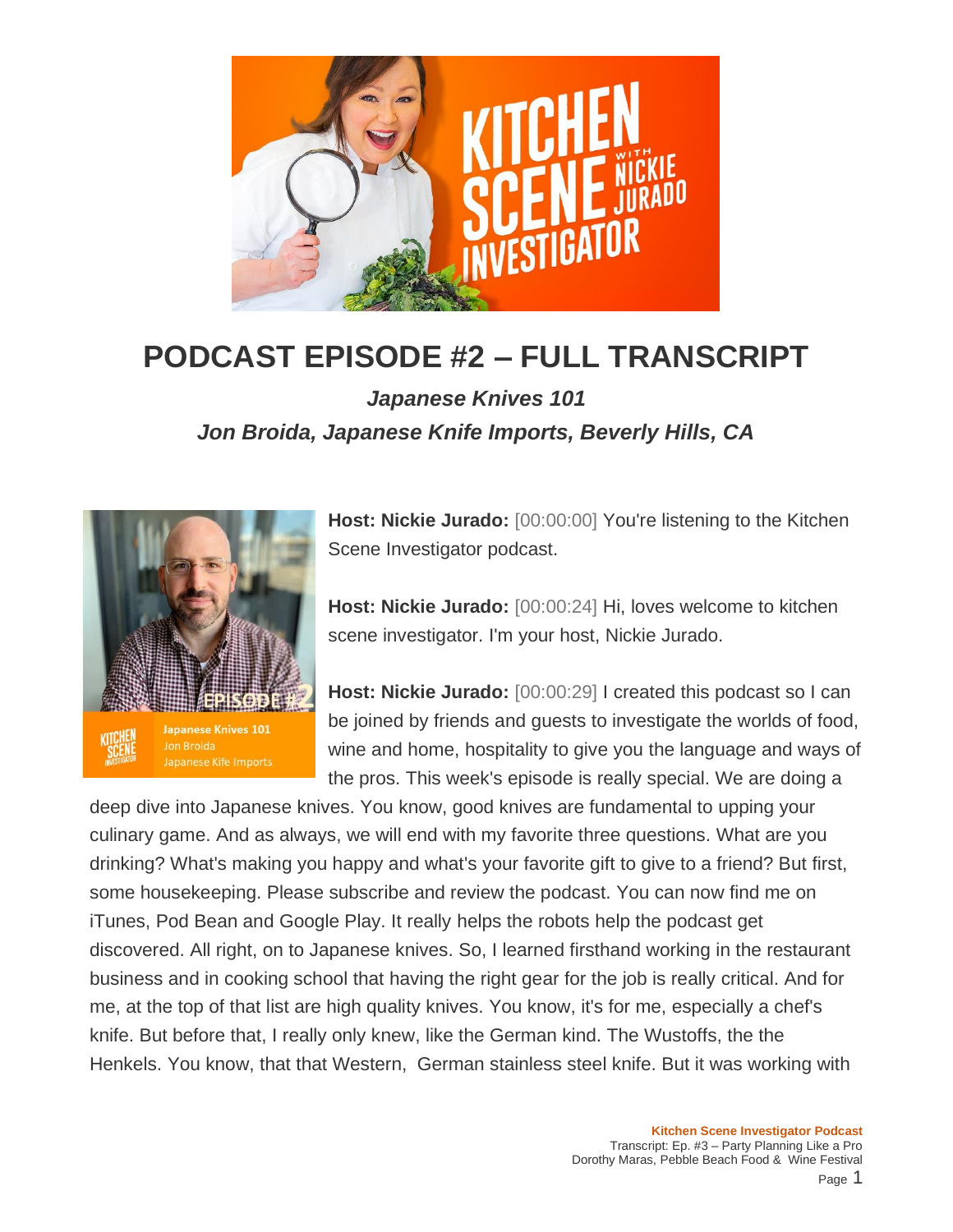chefs and professional kitchens where I was introduced to this amazing world of Japanese knives.

**Guest: Jon Broida:** [00:01:51] It's a lot of fun.

**Host: Nickie Jurado:** [00:01:52] It is a lot of fun. And I learned that investing in a high quality knife was exactly where it started. So when seeking out a great knife, like, where do you start? You know, for most of us, we're really at the mercy of a salesperson at Williams Sonoma, or bed, bath and Beyond. You know, while most of them. Yeah, they're wellintentioned, but a majority just they don't have like the depth of knowledge to guide you. Well, loves, I am here to be your advocate. And I'm thrilled that my industry friend John Broida at Japanese Knife Imports has opened up this amazingly gorgeous shop to help us investigate this world and slice and diced and break it down.

**Guest: Jon Broida:** [00:02:37] I'm so glad you guys are here today with us, too. It's really a lot of fun. I mean, we just met like a few days ago, but I feel like this was kind of destined to be.

**Host: Nickie Jurado:** [00:02:45] Thank you so much. Earlier, you gave me a tour of the shop. And by the way, guys, it is absolutely stunning and brimming with outstanding knives and accessories. If you're in Los Angeles, make it a point to stop by the shop. I mean, it's a treat to see true craftsmanship.

**Guest: Jon Broida:** [00:03:04] Thank you so much. I mean, we're used to the retail experience, so there's nothing wrong with that either.

**Guest: Jon Broida:** [00:03:10] I mean, a few seconds ago, you were saying that having a really high quality knife is the most important thing. And like of all the people in the world, I should be the one that should be telling people that. But the reality is, it's not actually what I believe. (Really?) Yes. I think that everything comes down to skill and technique first and foremost. Right. And so having nice tools is nice when the skill and technique is there to back it up. But if you're going to focus on one thing, it shouldn't be about buying stuff. It should be about focusing on how you're using things and what you understand about how stuff works. And once that's in place, yeah, having nice tools is great. I love Japanese knives. Obviously, I have a store that's geared towards that kind of stuff, but they're not always going to be the right fit for everyone. So a lot of what we do here that I think is substantially different for most retail experience. We take time to be introspective with art, with our customers, get a sense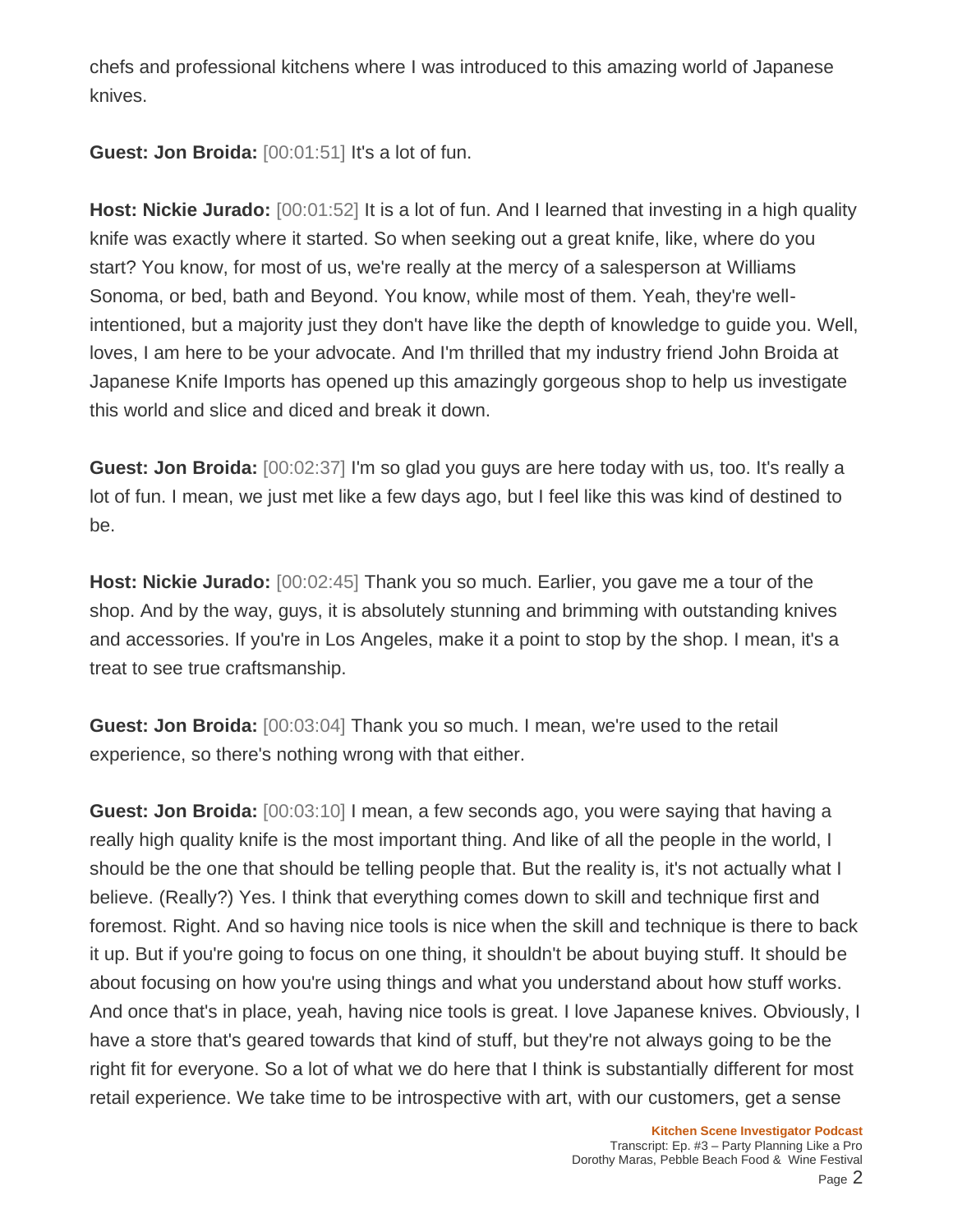of of what they're like, what works well for them, what they like, dislike, how they work, and then try and help people match together with something that fits for that for them.

**Host: Nickie Jurado:** [00:04:10] You know, making the choice to have a a store. And on top of that, a Japanese knife store seems like a really specialized decision.

**Host: Nickie Jurado:** [00:04:22] Yes. How did you go from. How did you get from Colorado to Japanese knives in Beverly Hills?

**Guest: Jon Broida:** [00:04:31] Yes. So I'm actually from L.A. originally. I was born and raised here and I love it here. I think L.A. is a wonderful city because of our multiculturalism. And and I think that that multiculturalism is what kind of took me on this path to begin with. So when I was in college, I decided I wanted to get a degree in Asian studies. I had my original game plan was Asian studies degree, combined business law degree and then go into consulting. And I realized that I didn't like the prospect of being stuck behind a desk. And so when I was in college, I over one break begged one of my friends that was a chef to let me come and hang out in his kitchen and see what it's all about. And I fell in love with cooking. Absolutely. Like they gave me the shittiest jobs to do. And I didn't care because I felt like doing something with your hands, really creating something, watching someone enjoy it and then, you know, wiping your hands and being done in calling it a day was a really special experience. And so I started going down this path of cooking and spent years doing mostly fine dining, but that Asian studies stuff was always there in the background. I always loved, honestly, Japanese food more than anything else. I think a lot of people get into Asian studies because they think like the anime is going to be cool or whatever. I don't care about that. I care about food. Food is the central thing in my life. And I thought like damn, their food is really tasty. I'll bet some other shit is pretty cool here too. And it kind of grew from there. And as I started cooking in every kitchen, I think you'll find that there are people that geek out on different things.

**Host: Nickie Jurado:** [00:05:55] Right.

**Guest: Jon Broida:** [00:05:55] There's always going to be that one guy that's like spoon obsessed, right? He's got like every spoon and vintage stuff. And then there's like the guys that are all technology obsessed and they have like the newest sous vide stuff or like, you know, gastro backed stuff like that. And then there's the knife guy. There's always one, at least one. And that was me. And I got obsessed. And my obsession grew over the years where I started spending literally all of my expendable income on knives and stones. And I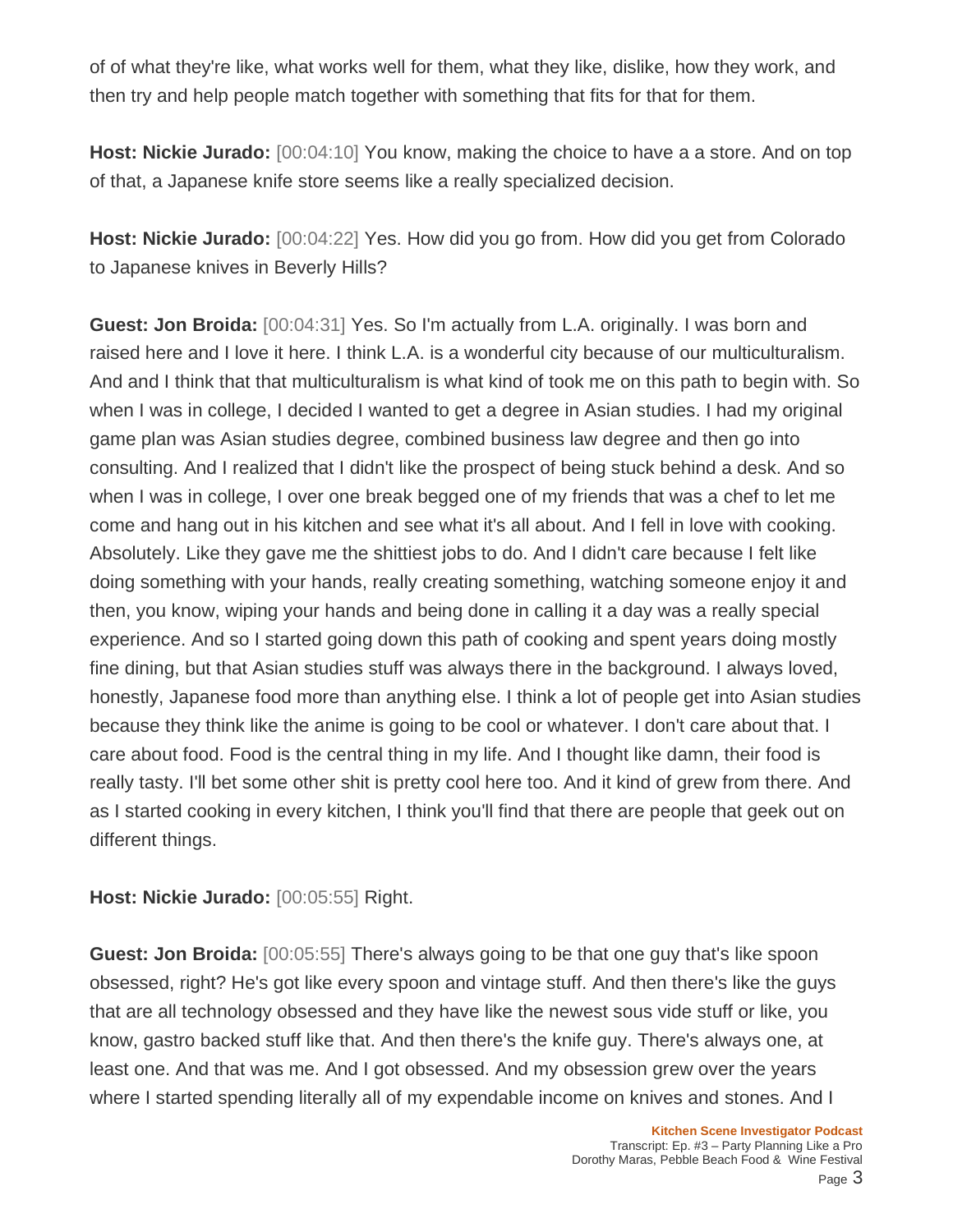bought a bunch of stuff, try it all out, sell the stuff I didn't like. And with that money, buy more stuff. And it really, really took off for me. And so in starting this business, I was able to combine a lot of things that I didn't really expect to be able to combine. I get to spend all of my time around the chefs that I've always spent my time around. It's a world that I feel comfortable in. We talk about food probably more than anything else here. Honestly, like it's a knife store, we barely talk about knives. We spend a lot of time talking about what's going on in the industry, mental health, the new foods that are going on, all all that kind of stuff. And so this has really provided for for me a place to really enjoy a number of things that have been important to me in life. I get to talk about Japanese culture and history and teach people about culture and history, where I get to talk about tools and teach people about how to use and care for it and maintain those kinds of things. And most importantly, where I can continue my love of food and cooking.

**Host: Nickie Jurado:** [00:07:16] Yeah, I came to one of your events a few weeks ago and that is the one thing that stuck with me the most was the aspect of community that was happening, even though it was a book signing and it had a really clear purpose. The energy in the room was really palpable about it being community. And it was I felt so.

**Guest: Jon Broida:** [00:07:36] It just was really fun event.

**Host: Nickie Jurado:** [00:07:37] It really was a fun event. And I felt like, oh my God, I'm with my people. Yeah. So much fun.

**Guest: Jon Broida:** [00:07:43] And that's always what it should feel like. I think that the second you walk into any store and it feels like a place that's focused on selling you something, they've kind of missed the point of what it is. And so we never really tried to focus on on sales, but rather just on being a place where people feel comfortable and they can ask questions and talk about things and kind of explore naturally on their own. Not everyone's going to end up buying Japanese knives. And quite frankly, they're not always a good fit for everyone. And for those that it is a good fit for great, we got them covered. And for those that it's not a good fit for great, let's talk and figure out what is a good fit. And the the events are kind of another expression of that, where people come together and get to join together in something that binds us all. In that case, food or Yakitori. Sometimes it will be beer. Sometimes it be knives. Sometimes we'll be MMA, you know, like it's all over the place. L.A. is a weird place because we're such a spread out city. So in places like New York or San Francisco or Chicago, people do stuff together more often. Right? Like chefs will bring staff meal over to another restaurant and hang out or go out altogether at the end of the evening.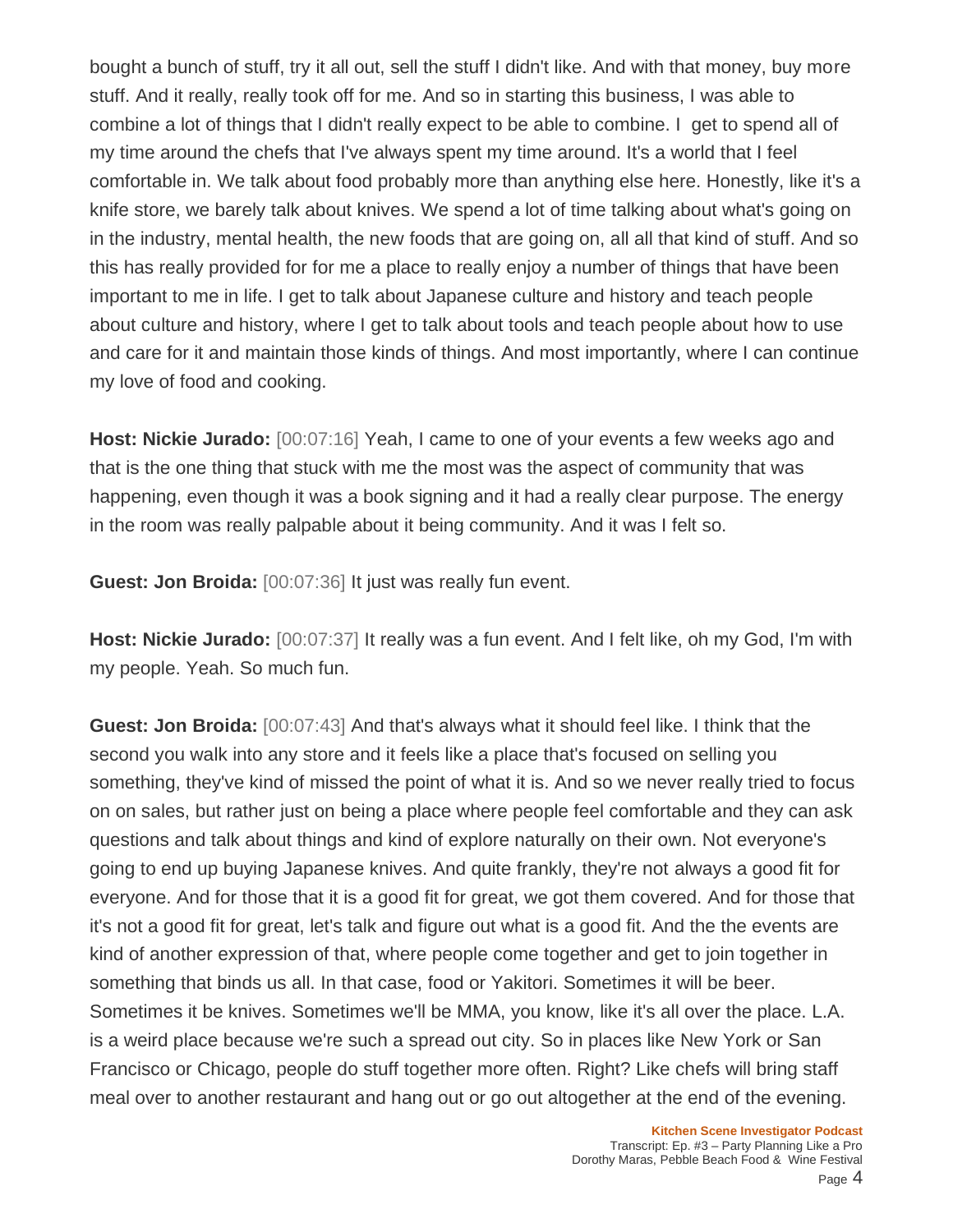You don't see that much in L.A. because we often drive at the end of the night and everything is so spread out. And there aren't many places where people congregate, come together and enjoy in that community together. There's a few now Now Serving in Chinatown. I think is an excellent spot for that. We've always tried to be that kind of place.

**Host: Nickie Jurado:** [00:09:10] I just want to interject. Yeah, real quick. So for those of you out there that are not in L.A. Now Serving is a it's a gem and it's in Chinatown. And it's a bookstore that is not just a bookstore, but it functions as a community center. They that they just happened to sell great cookbooks. Right.

**Guest: Jon Broida:** [00:09:33] Well, Ken Ken comes from a similar background. You know, he he was a chef for Wolfgang Puck at CUT for years, but he comes from that same world of fine dining chef experience and. I think that he has a similar I mean, that I've known him for a long time also, and I remember like as they were getting started with the company, he has a really similar kind of mindset, which is that I need a place where I can still be, that I can still appreciate and embrace that side of me. And I want a place where other people can come and enjoy in that as well. And they've totally created that over there. And I think it's awesome there. There have been places over the years that hit those marks. So like a long, long time ago, there was the Sanctuary on Main Street in Venice and they were a spice vendor. In fact, they were predominantly at wholesale spice vendor that a lot of us used. But they built out this retail location where they had like the coolest plates and the new like El Bulli books and all the the coolest new technology that was happening. But what was best about the store was that there was a couch in the back with a coffee table and a bunch of books. And you could walk in there on any given day and there'd be like four or five chefs just kicking it, reading books and talking about what was going on and what what was at the market that Wednesday and what things they were trying to do or what was going on in some other city. And it brought together this community that I think is hard to bring together in L.A. because of how spread out we are, too.

**Host: Nickie Jurado:** [00:10:55] But one thing I noticed about, you know, whether it is Now Serving, whether it is sanctuary or your store, is that even with the sense of community, you have carved out a very unique and special business. And I'm I'm thankful that you were focusing on Japanese knives, because, you know, we are, we're used to seeing the German knives out there. And I was I was familiar with with all of those. And it wasn't until I got like my Grand Chef, TAKAYUKI. (Yeah, great knife) that you fixed that. What what I experienced with that first knife was it where had finesse? (Yeah). It had an edge and an elegant slicing that I was not experiencing, you know, with my other knives.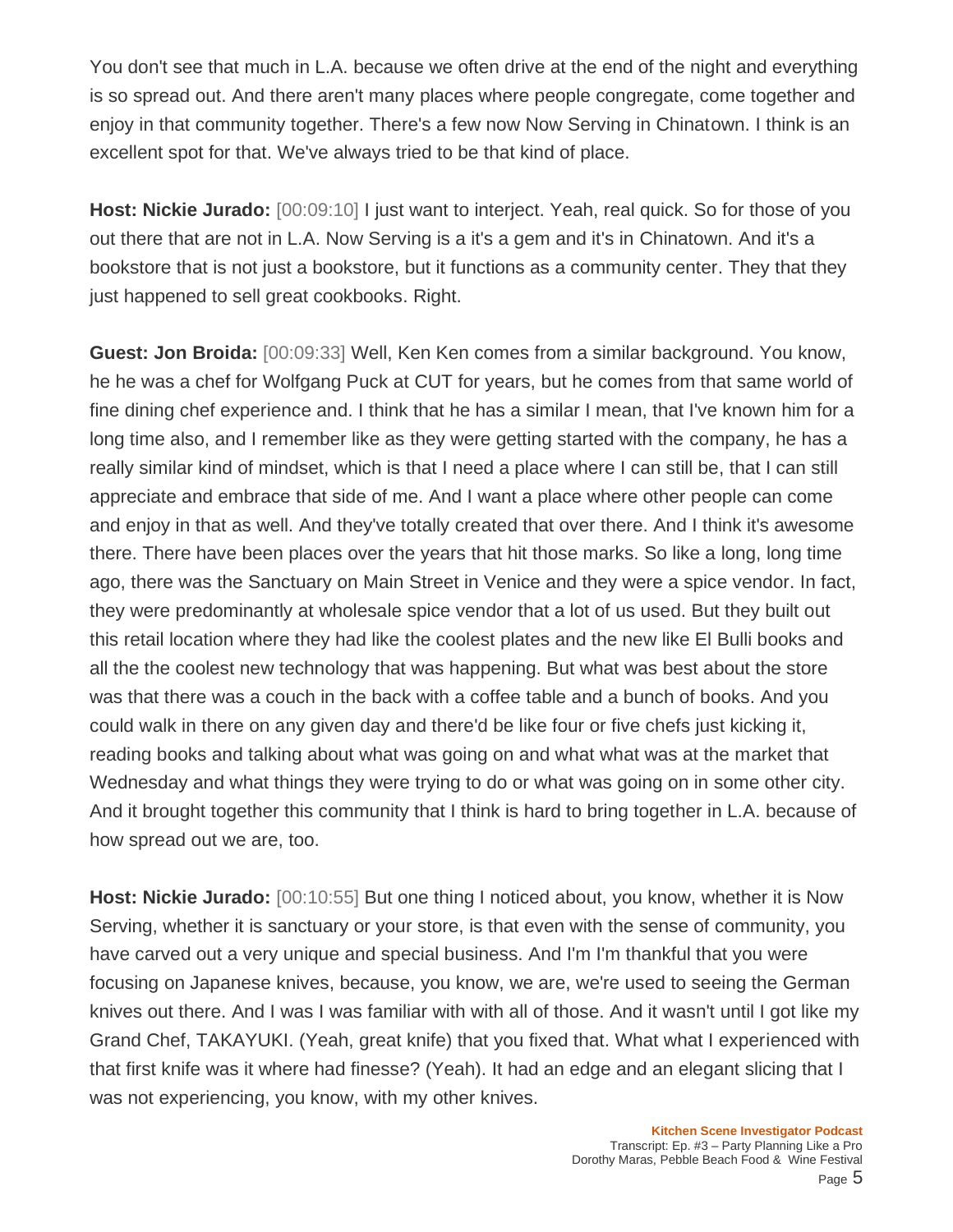**Guest: Jon Broida:** [00:11:48] It speaks to what makes Japanese knives unique. Right. So like the main reason that people come to Japanese knives is that they're thinner and harder than their western counterparts. And there's other stuff going on with them as well. But those are the things that make a big difference for people initially without any knowledge or experience about something. When knives are thinner, they move through food with less resistance. Right. There's less wedging that occurs. Your knife doesn't get stuck. It's just a lot easier to cut. And as the steel gets harder, the knives are capable of holding more cute angles, which again feel sharper and holding those for a longer period of time. So you get a longer lasting edge. And those are real quantifiable things that people can appreciate and enjoy immediately. There's a whole bunch of other stuff that goes along with it. But I mean, those are the kinds of differences people notice and they use vocabulary like, oh, it feels great. The NSA ranted or effortless or, you know, whatever it might be. And it's a function of those specific things.

**Host: Nickie Jurado:** [00:12:40] And in doing my research, I feel like what I discovered is that there are very specific like you said, there's there's real there's true differences. (Yeah). But that there are there are real differences in in the different regions of Japan. (Sure). And the type of knives that they produce. And so I wanted to really enter this conversation with the intent of developing a shopping list or like a hit list of what you should know. And I really think we should start with the actual regions in Japan (Absolutely) and and appreciate the culture and the history. So talk to me a little bit about the major regions in Japan and what you can look for.

**Guest: Jon Broida:** [00:13:27] [ABOUT THE SEKI REGION] Yeah. So there there are a number of knife making regions and they all produce things a little bit differently. I think that the ones that we are most aware of happened to be SEKI, where things like Shun and Miyabi and MAC are produced. Seki has a history in sword making, but like in a much more commercial sense. So what they were able to do in Seki was take swords and produce them in larger quantities to prepare for battle a little bit more effectively. And they're they're taking that same kind of thought process mentality approach to making things and incorporate that into how they deal with knives now. So Seki produces more factory produced objects knives, which means that they are doing higher quantities of things. They'll make things in like batches of a thousand or two thousand or five thousand. And they're pretty consistent in doing that. What's cool about Seki is that they have a separation of work, I guess where where there's high specialization in certain areas.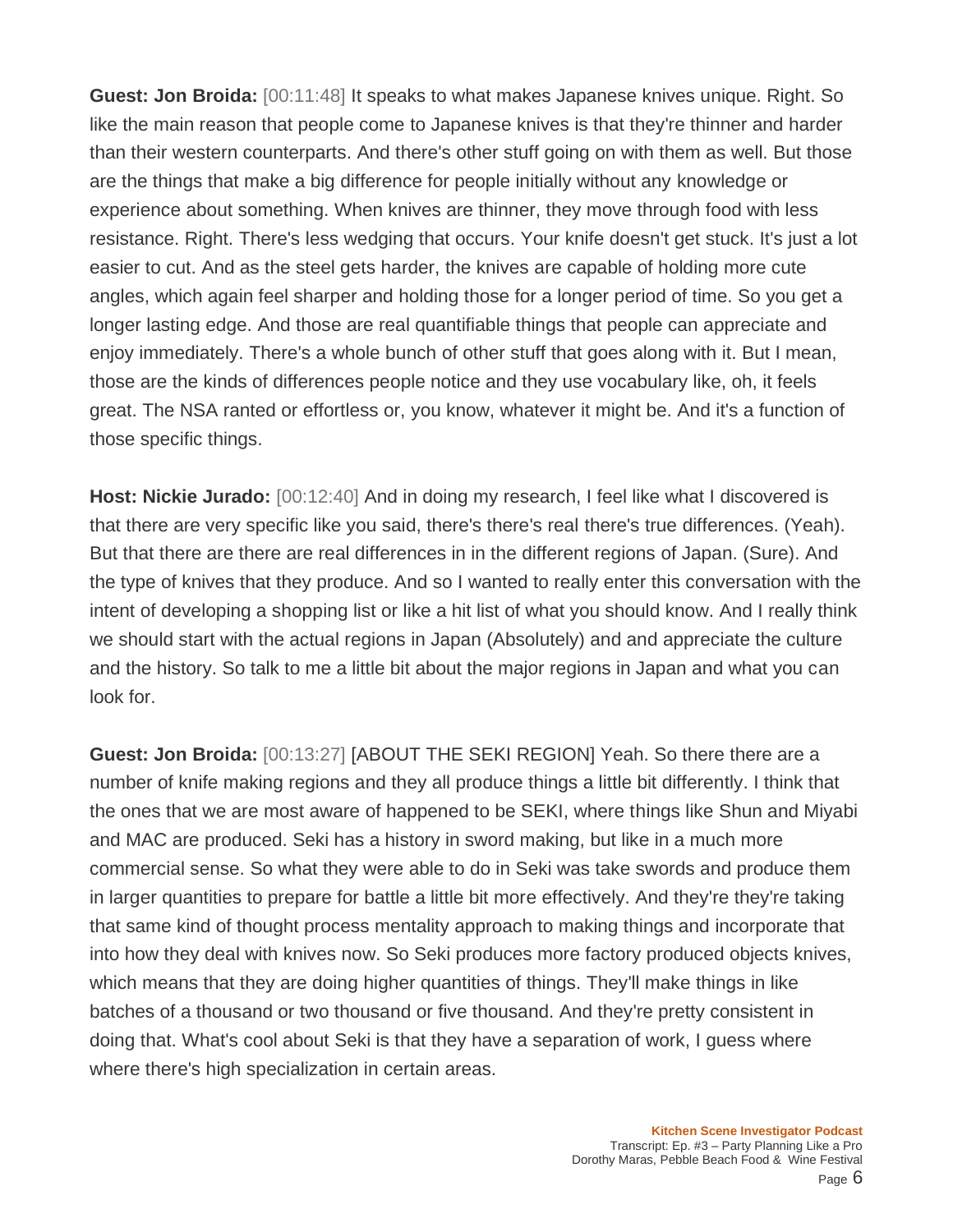**Guest: Jon Broida:** [00:14:27] So, for instance, in any given knife, there might be like eleven, twelve or even 20 companies involved in the production of that knife. And it's because there'll be a company that just makes the handle scales and then a company that just attaches the handle scales to the knife or a company that just welds on bolsters to a knife or a company that just specializes in heat treatment or company that just specializes in rough forging or grinding and and those will all come together to create one final product, but because they're doing the same thing over and over. They get to be hyper specialized in that one thing, and I think it makes them very effective in doing that. What's cool about knives from Seki is that they tend to be more affordable because they're produced in higher numbers. They have the economy of scale as an advantage. They're able to sell things at a at a somewhat lower price point. So that's I think the main thing that people see when they go to any store and buy Shun or Miyabi or any anything like that. Those are all produced in SEKI.

**Guest: Jon Broida:** [00:15:22] [ABOUT THE SAKAI REGION] Another major knife making region that we see a lot is SAKAI, which is near Osaka. (Sakai?) Yeah, they sound like really similar, right? It's a mess. I know people are like, this is Sakai. This is Seki. Which one is which? They they couldn't be more different from each other. In in Sakai things are produced predominantly by hand in painstaking labor intensive processes. They still do use what's called the Bungyo System, that kind of separation of of craft work Bungyo System.

**Guest: Jon Broida:** [00:15:53] So in in Sakai the system is a little bit more condensed. There's like a blacksmith that does the forging, heat treating and all that kind of metal work. Right. And then there's sharpener Hutsuke and that person takes that rough forge blade and grinds it into a much more knife looking like shape. And they go through and polish and shape it and they create something closer to what the final product will be. There's other companies that are involved. So there's handle makers. All they do is make the handles that go on the knives and sign makers, the people that make the sheets or the knives. And and where Sakai has kind of its big strength is that they have a system called the TONYA, the retailers or wholesalers, whose sole job is to arrange all of that stuff. This blacksmith, plus this sharpener, plus this handle maker and this engraver. You know, and what's cool about that is that you start to see a different philosophical approach to knife making where they're like, oh, maybe these aren't like the objectively greatest craftsman ever. But these two dudes, when they work together, there is a symbiosis there. And they're products that they produce are better that way. Or like these guys when they work together, these guys really need to do this kind of stuff together. If we're looking for a mirror polish, who do we use for that kind of stuff? And so there is this really.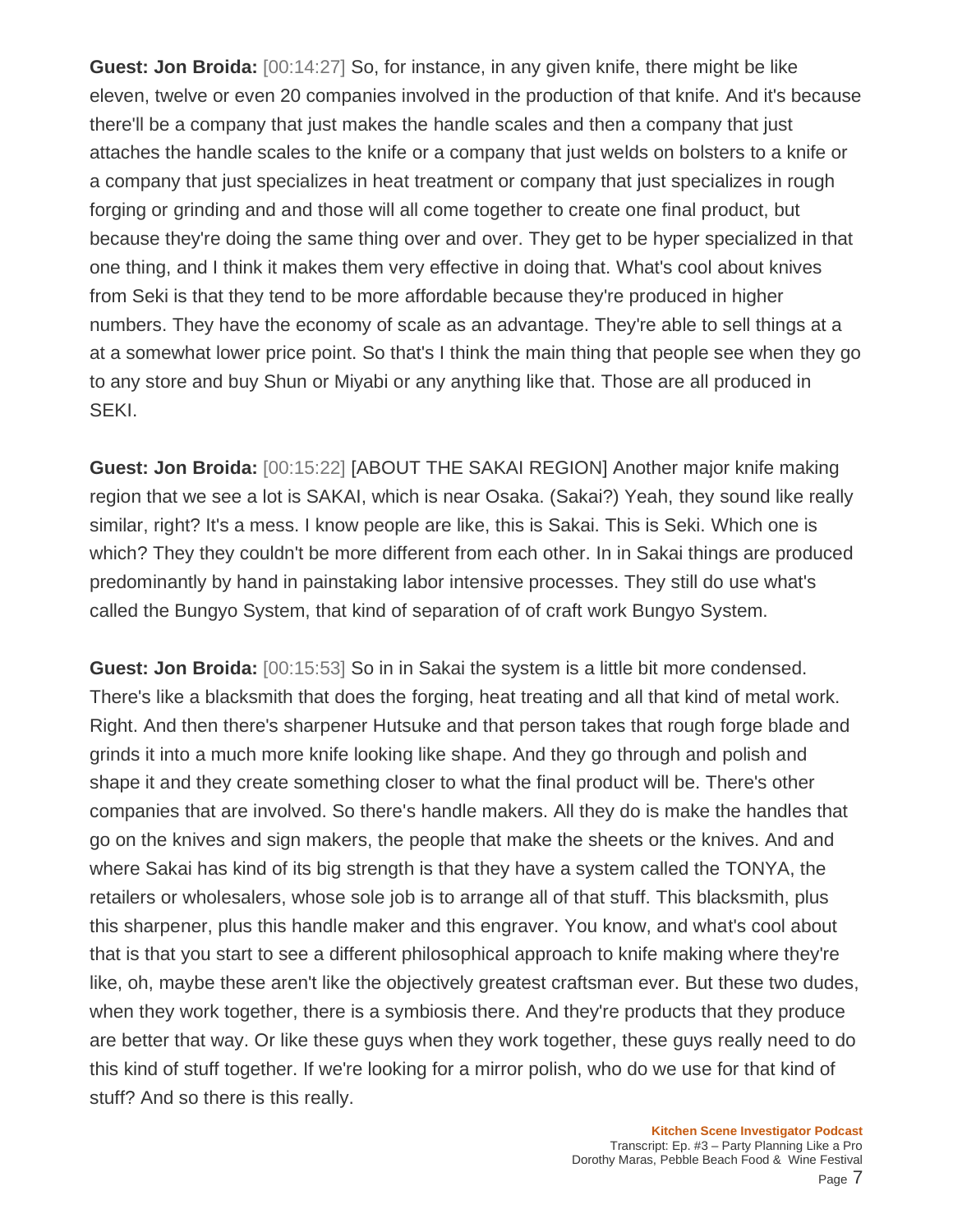**Guest: Jon Broida:** [00:17:11] Systematic approach to partnering and grouping things together that you see a lot in inside. There's one company in Sakai that does things a little bit different. Ashi Hamono they make for us our Gesshin Ginga series. So earlier I showed you like my favorite knife. They're the guys that make that and they just do things in a very nonstandard way. So whereas in Sakai people normally have the separation, they do everything in-house on their own.

**Guest: Jon Broida:** [00:17:36] And whereas Sakai is well known for a single bevel blades like Kataba, kataba bocho these highly specialized blades for Japanese cooking, actually Ashi Hamono double beveled blades like a (cute?) or a (petit) or Sujo Heke that are generally more pertinent to the kind of cooking that we see in the West because we're not all doing like traditional Kaiseke Japanese cooking. We're doing like Italian food and French food and like, you know, whatever it is that we do, it's a wider variety of things.

**Host: Nickie Jurado:** [00:18:00] So it is the the double bevel conducive to more robust chopping and the?

**Guest: Jon Broida:** [00:18:08] Somewhat I think that they just operate differently.

**Guest: Jon Broida:** [00:18:11] The single bevel knives, it's not that they're like necessarily more delicate or anything like that, but they are so hyper focused and specialized in what it is that they do well. So like, for instance, DEBA, is a type of knife for fish butchery. It is awesome for fish butchery. It sucks at everything else. And so when people buy it, they're like, I'm going to use this to cut up chickens. Well, I mean, there's no like knife God that will come and smite you for that. But it's kind of stupid. Like, it's just not it's not the right tool for it. Like, I'm not going to, I don't know, take like a bird scooter and go over the Rocky Mountains. I like I'm going to get in the fucking car, you know? So you see you see a lot of that kind of stuff. Sometimes double-bevel knives, what what they are is that they tend to be a little bit more versatile in the sense that like a GYUTO the Japanese equivalent of chef's knife. Well, that's the thing that you could use for pretty much everything you want to do, aside from like bones, frozen foods, big seeds, you know, try not to cut like metal glass, but like, you know, for normal cooking, that's the kind of knife that you're going to want to have.

**Host: Nickie Jurado:** [00:19:13] And so you were talking about Seki,.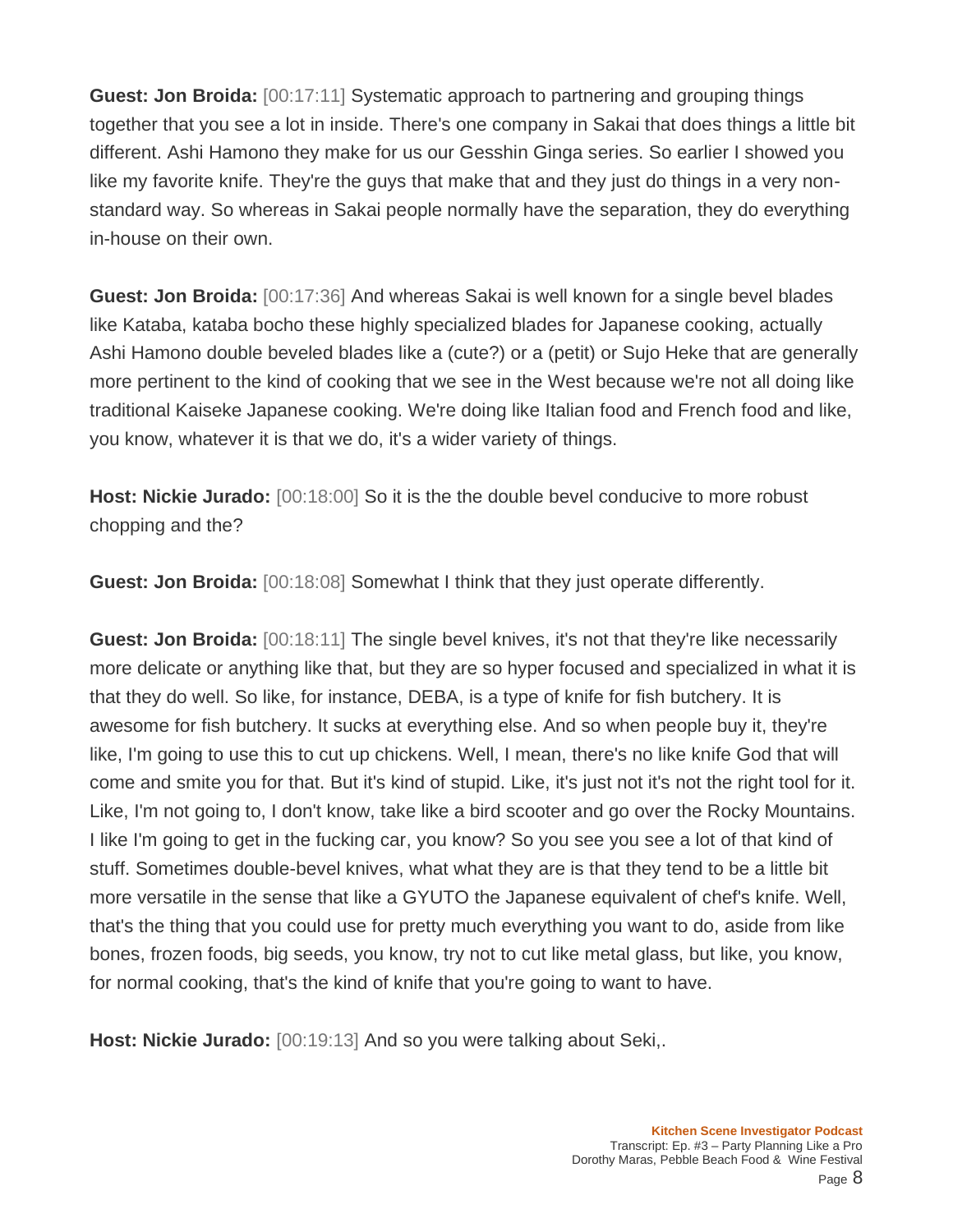**Guest: Jon Broida:** [00:19:16] Right? Seki. And then Sakai, (Sakai). And now there's other regions.

**Guest: Jon Broida:** [00:19:20] (ABOUT THE TSUBAME/SANJO REGION) So another region that I really like is called SANJO is technically actually the TSUBAME/SANJO area. Japanese people tend to name like areas after the train stations, they're close by. So it's Tsubame and Sanjo right next to each other and they hate each other. But the train station is right in the middle. And so people just call it by Tsubame/Sanjo and then everyone's like, no, it should be Sanjo/Tsubame. And it's it's a whole mess. But in Sanjo, they do a lot more handmade goods. And unlike Sakai, where there's a separation of a blacksmith and a sharpener, people do everything all in-house in one place in Sanjo. And so you'll see craftsmen that do all the forging, grinding. Everything is a lot more labor intensive by hand. And I don't think that that necessarily means that the end result is a better product. It's just different. So a lot of figuring out like what knives are going to work for you is taking time to be introspective and hold stuff and feel stuff and think about how you work and then kind of match with that. But they do tend to do really, really beautiful, labor intensive handmade goods. They're gorgeous. Tsubame on the other hand, on the flip side of that is where things like Tojiro are produced. (And Tojiro is?), Tojiro is another brand, kind of like what you'll see from from Seki. So larger manufacturer making a predominantly Western handle, double bevel knives that are made in high quantities and relatively affordable.

**Guest: Jon Broida:** [00:20:38] So like one of the the main knives that a lot of people recommend when people are getting into Japanese knives is the TOJIRO DP series I don't carry here. I think it's a great knife. I just don't have a business relationship with them.

**Guest: Jon Broida:** [00:20:50] We kind of focus on on different things. But what's cool about it is that it's affordable, it's relatively tough and durable and it's widely available. And for a lot of people, those are important things as they get started with these kinds of knives.

**Host: Nickie Jurado:** [00:21:02] So tell me the name and the region again.

[00:21:04] So to TSUBAME is the area where they're doing the larger factory production stuff in NIIGATA, the prefecture that it's in. And SANJO is the area where they're doing more hand produced, labor intensive things like one brand that's out there. Shigefusa uh Izuka-san as well. I mean, he's pretty much retired now, so his sons are doing it. But he did everything really by hand.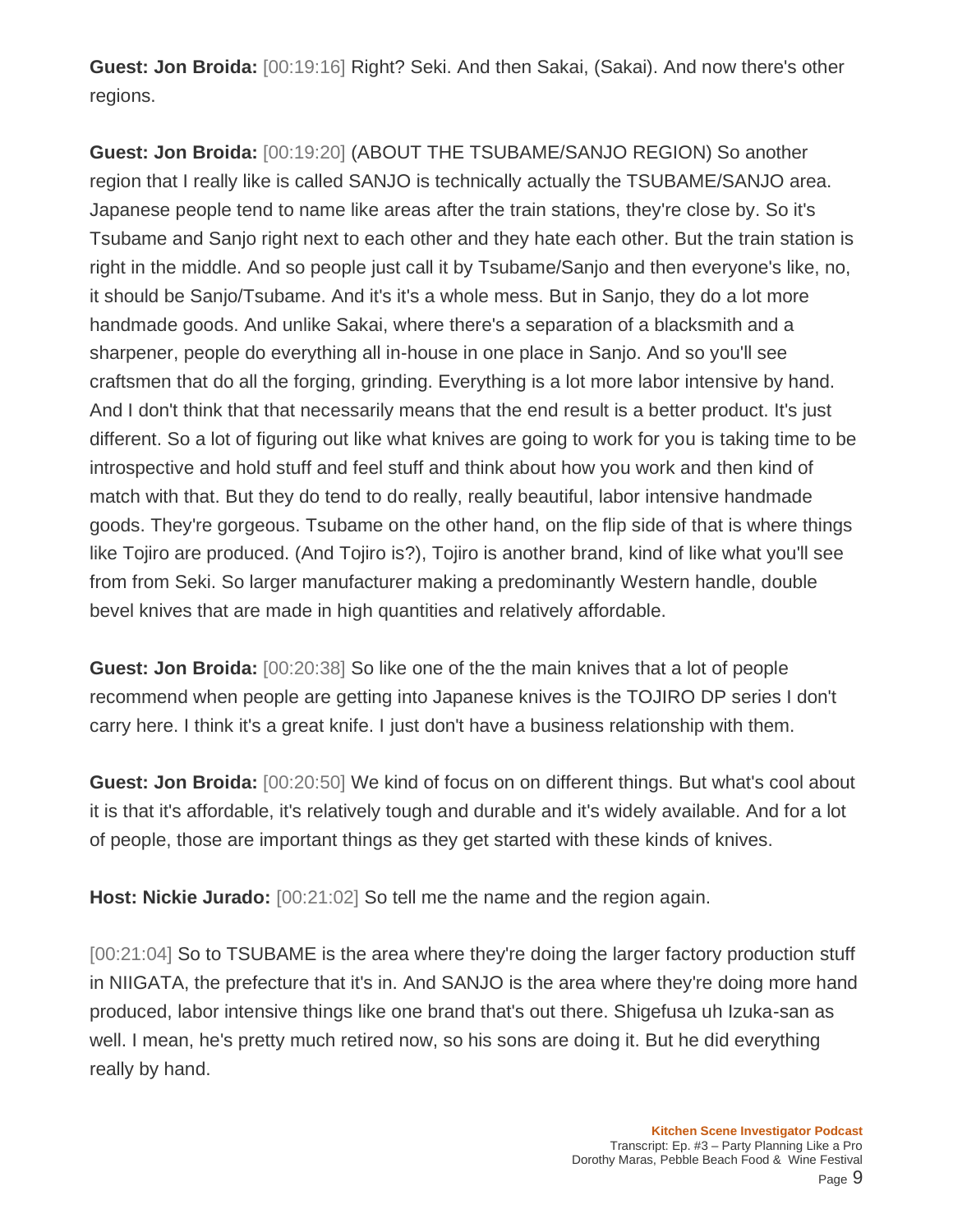**Guest: Jon Broida:** [00:21:28] Right. So like he's he's shaping the knives by hand, forging by hand all in one place. What I think is cool about that is that the craftsmen that work in this particular region have a really good overarching view of how everything fits together. Right. So like in Sakai, because things are separated, people tend to blame each other for stuff. Right. So like the sharpener, we'll get the Kijiji the rough forge blade from the blacksmith and they'll be like, oh, this is fucked up. This is some bullshit.

**Guest: Jon Broida:** [00:21:52] Like this knife is really messed up. This is the blacksmith's fault, right? And the blacksmith would be like, well, know that guy sucks at sharpening like it's that dude's fault. And there's this kind of like inter fighting that occurs there. And sometimes it's like serious. A lot of times it's just that people like talking shit to each other.

**Guest: Jon Broida:** [00:22:08] But in Sanjo because everything is happening all in one place. These guys have the ability to think like, OK, how am I going to grind this knife and then I'm going to forge it to make that part as easy as possible. What's the end result and what's the whole process that I can build to make that the best complete system? And it doesn't allow for them to have the same kind of hyper specialization in one area of their their field. But it gives them this kind of greater overarching view that I think is a great benefit. So they make some really, really cool stuff there.

**Guest: Jon Broida:** [00:22:38] [ABOUT THE ECHIZEN/TAKEFU REGION] And if we have some time later, I'll show you a few of the things from them, what else we got. So ECHIZEN is another knife making region that kind of fits smack dab in the middle between like Sanjo in Niigata and Seki in Gifu prefecture, Seki making the large factory production stuff. And Sanjo is doing everything by hand ECHIZEN fits kind of smack dab in the middle where they're producing things in higher quantities and they automate certain parts of the process. So like they use RIKIZAI or Sekuso pre pre laminated steels in bar or sheet form and they produce like two to three knives at a time as they're hammering things. So they get a lot of hand labor in there, but it's also producing stuff in higher quantity.

**Guest: Jon Broida:** [00:23:23] [ABOUT THE TOSA-YAMADA REGION] And then I guess the last region that's pretty common or that you see a lot of things coming from would be the TOSA-YAMADA region in TOSA-YAMADA region in Kochi prefecture. So there's an island just south of Honshu called Shikoku. There's four prefectures on there. And Kochi is the southern most of those and kind of up in the mountains just a little bit away from the coastline. There's an old knife making region where again, they had produced swords previously, but really their history was in forestry tools, axes, hatchets, outdoor knives, things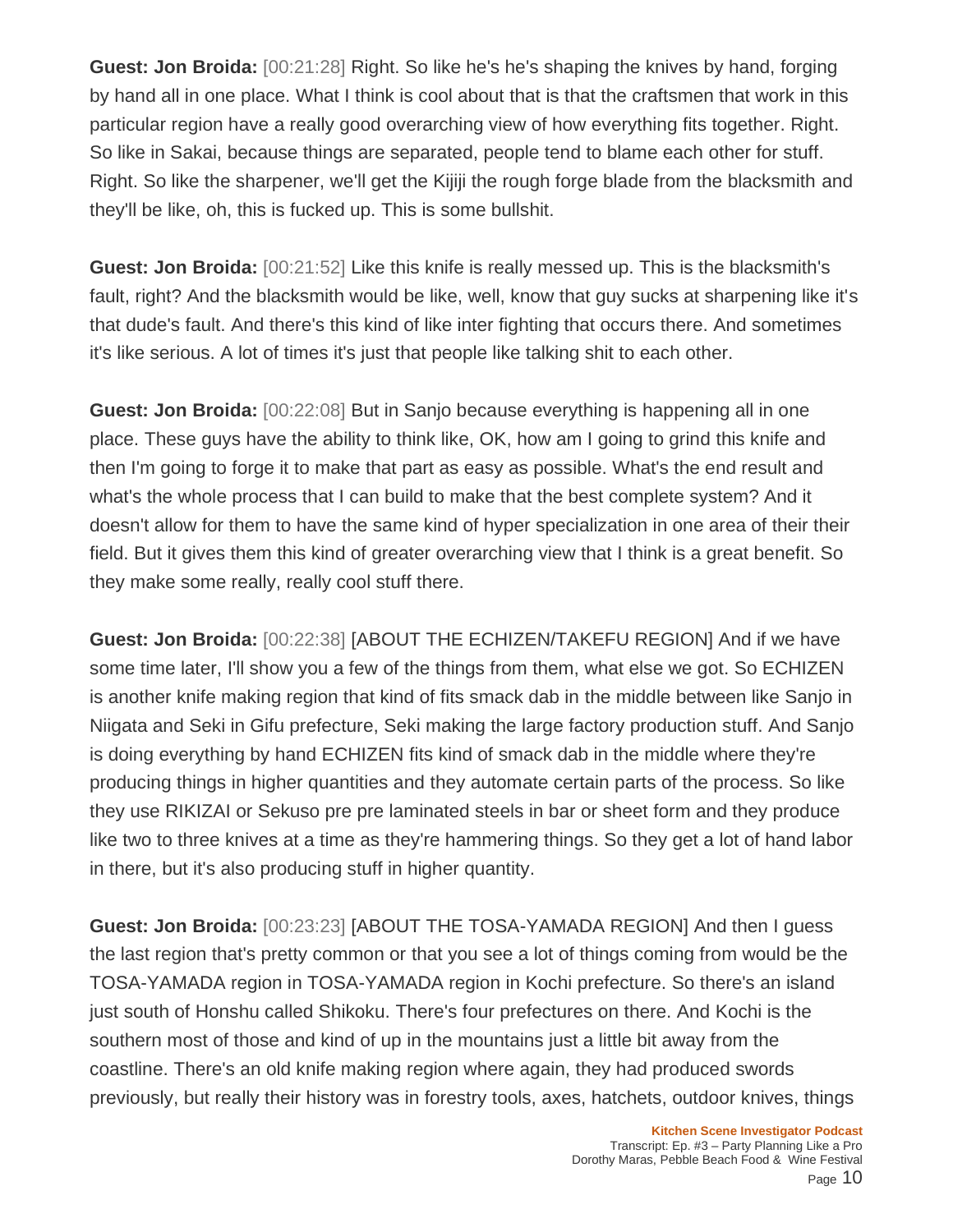like that. And they are producing things in very cost effective ways because they're not spending as much time on it and finish in that kind of stuff. They produce things that are easy to use and relatively affordable. So that's one of the other major knife making regions we go to. And my love of that region is all about food, by the way, because they have the most delicious stuff down there. I want to go there. I don't even care about like visiting. I love visiting the night makers that I want to say I don't care about that because someone's going to hear this and yell at me. I want to go there, visit them, and then I want to eat a bunch of stuff.

**Host: Nickie Jurado:** [00:24:24] So that being said, I think it would be great if we start delineating like tips. Right? I'm ready to spend the money. I've made the decision that I'm going to invest in a knife. What are some aspects of design and ergonomics that a shopper should keep in mind?

**Guest: Jon Broida:** [00:24:41] (SHOPPING TIPS AND THE QUESTIONS YOU NEED TO ASK BEFORE BUYING A KNIFE) So I actually think it's important to start a little bit further back than that. And so there are a number of questions that I generally like to ask people to get a better sense of them first. And then from there we can kind of help them navigate what's gonna make the most sense. And so here are the kinds of things that I'd like to go through. The first thing that I want to know is what have people used previously? What brands, shapes, sizes, knives are they using right now? And then what do they like about them and what do they dislike about them? Are they too heavy or are they too light? Do they feel this way? What's the profile like? Do you like the stainless steel? Is it carbon steel? You get pissed about what's going on, right. So once we have a kind of baseline for where people are, what experience they have in terms of use and care and maintenance, what makes them happy, what makes them not happy. We have a good starting point where we can start to gear people towards things. We'll make a little bit more sense on that same note. And because people leave this out, I always ask them, what have you used previously that you may not own right now? Brands, shapes, sizes, what you like or dislike about those things, because in kitchens, sometimes you borrow people's knives, sometimes your co-worker has some stuff you like.

**Guest: Jon Broida:** [00:25:47] I wonder what that's like. And so you pick it up and use it. You see what's going on. Maybe you'd like that one, but you don't own it. So people don't think about it when I ask them the first question. It's also important to recognize. Do you sharpen your own knives? Do you not sharpen your knives? Are you interested in learning how to sharpen? Or is it not something that really interests you? Would you rather have someone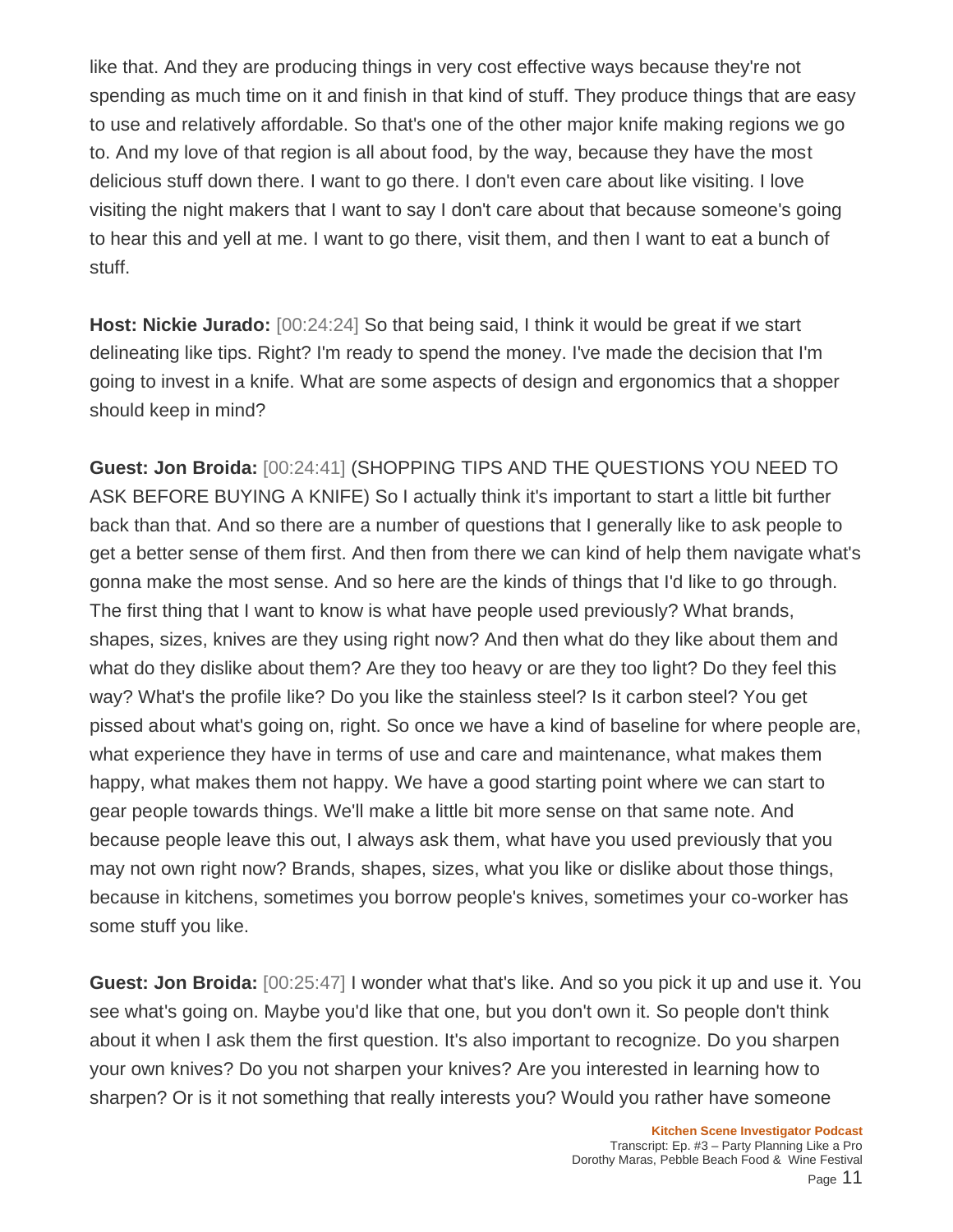else do it or figure out some easy way to handle it? In general, I feel like I say this all day everyday. The more money that you spend on stuff, the more that ends up being required of you as an end user, skill wise, experience wise to use and care for and get the most out of it. So as you start to look at higher end knives, whether they're German knives or Japanese knives or from somewhere else, they're going to require sharpening. And with the less expensive knives, you have a little bit more flexibility because the steel might be softer than they might be more forgiving in terms of cross-sectional geometry or they're just less expensive.

**Guest: Jon Broida:** [00:26:37] (THE IMPORTANCE OF SHARPENING SKILLS AND TECHNIQUES) So you don't give a shit. Right, which is sometimes a helpful place to be. But as you get into the higher things, sharpening becomes a big part of it. Nothing stays sharp forever. We've got to sharpen. So I want to know, is that something that people are going to be interested in or not? And if so, are they going to be dorky about sharpening? Do they get into it like a hobby or is it a means to an end? Right. And this, again, will help me gauge what what is going to make the most sense. So once we figured out whether people will be into sharpening or not, we want to figure out what kind of cutting surface they're using. Are they cutting on glass cutting boards? Are they cutting on wood cutting boards? Are they cross grain or end grain are they using synthetic cutting boards. What that kind of work environment is like it a small space, a big space. Again, these things will help determine what needs to be appropriate. As we get into harder and thinner things, cutting surfaces matter a lot more.

**Guest: Jon Broida:** [00:27:23] (CONSIDERING YOUR SPACE AND ENVIRONMENT) Or you want to consider like how much space you're going to have, especially in a professional kitchen, you know, as your refrigeration unit, like right there at the end of unit break. Tip off your knife and you get a long knife or do you have more space? Same thing, I guess, for home cooks. Are you really want to think about the environment in which you're using stuff? I want to know if people have had shipping issues with their knives previously. Have they have they damaged their knives? If they broken tips up? They bent things. What's gone wrong? Right. Because that speaks to the way that people use things. It gives me a lot of insight with respect to the technique that they're using when they're when they're cutting, when they're caring for their knives, maintaining stuff. But it also helps me help them understand what kinds of things they can cut and how to cut those things more effectively. So it kind of leads into a conversation about cutting technique in general, which is important as you're getting into hiring things. So any shipping issues, any kind of damage, then then we want to know what kinds of things people cut.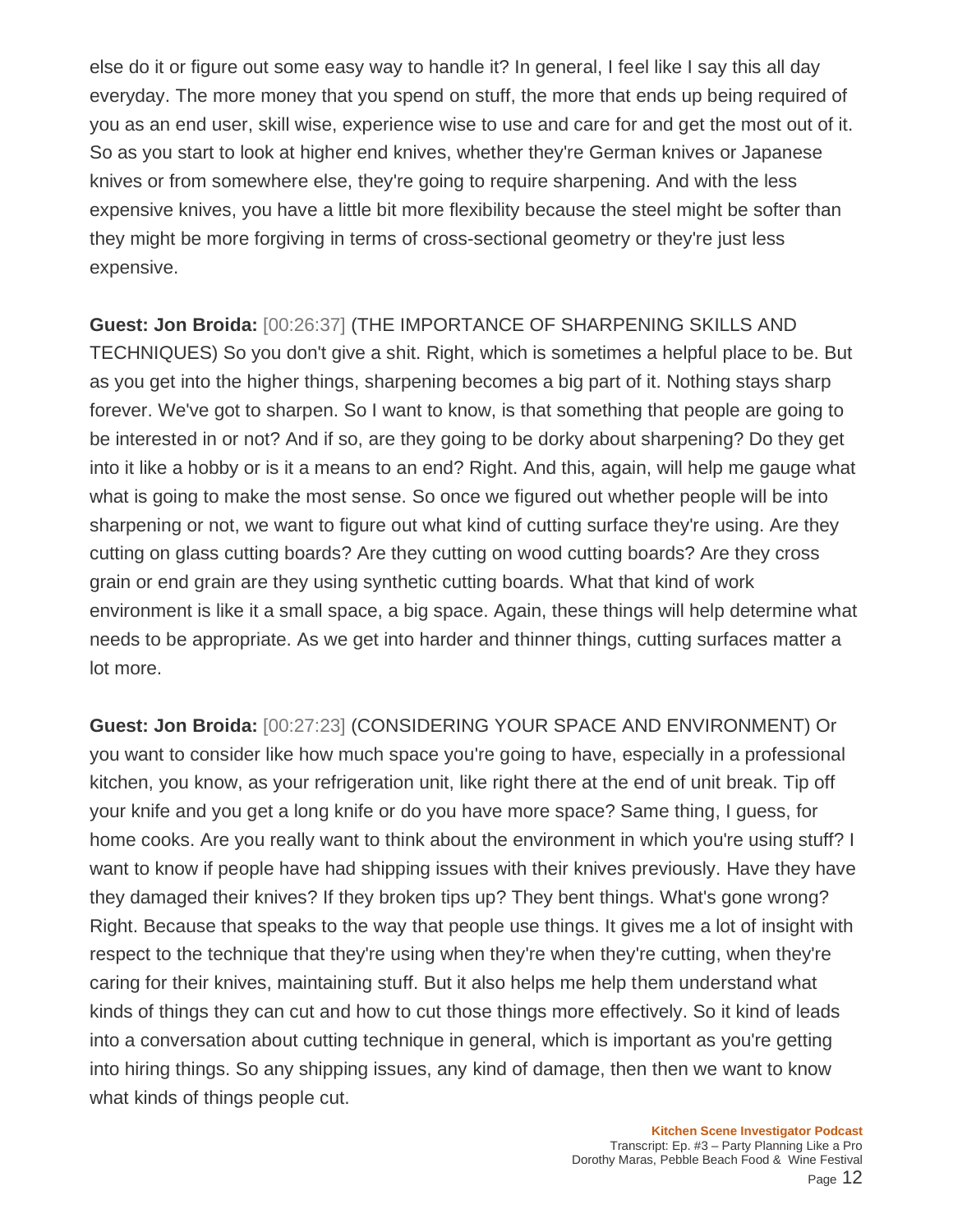**Guest: Jon Broida:** [00:28:14] (IMPACT OF ACIDIC FOODS ON YOUR KNIFE) Are you cutting high acidic foods or are you cutting really hard things? Really dense things, really soft things, things that are starchy or sticky? Or are they mostly proteins or are they bone in, bone out? Again, trying to get a sense of what is going to be the best fit for people if they cut things that are really tall and dense, sometimes they're going to want things there a little bit thinner because they move through those things more easily. But there are certain people that just are brutal with their knives and maybe their way of dealing with that is to get something that's thick and beastly and tough and durable where they just powered through stuff. Right. So trying to get a sense of that kind of stuff.

**Host: Nickie Jurado:** [00:28:47] (ON THE IMPORTANCE OF THE RIGHT KNIFE FOR THE RIGHT TASK) I think that's a really interesting point. Whether you are a cook at a Michelin star restaurant or you're a home cook in New Jersey, know what you're going to use your knife for going back to what I said at the top of the show, that the right the right gear for the job is absolutely mission critical. You have to be there, Lamborghini of gear, but you're not going to use a boning knife for you know, for butchery

**Guest: Jon Broida:** [00:29:13] You could just stupid, but you could. Nah, it's funny because I had a chef a long time ago in Italy and we had a lot of tournée vegetables on our menu. And I had a little like, you know, tournée knife I like a bird's beak paring knife. And I would sit and do the tournée. And then he would always grab like this ridiculous Gyuto, like a huge chef's knife. I think was like ten, eleven, twelve inches massive. And then he would tournée faster than me with that. And, you know, so again, skill and technique is first. Right. But it doesn't hurt to have things that that fit for what it is you're doing as as best you can. So after we figured out what kinds of things people are working with, we want to know, have you worked with carbon steel knives? Right. A lot of Japanese knives are carbon steel.

**Host: Nickie Jurado:** [00:29:59] Explain to me the difference between stainless steel and carbon steel?

**Guest: Jon Broida:** [00:30:03] (STAINLESS STEEL VS. CARBON STEEL) So it to be somewhat reductive about it. It's a function of chromium content in the in the metal. And so depending on the steel type, the amount of chromium necessary to be stainless will vary. But in general, people will say like 13 percent or above qualify something as stainless. There's a lot that goes into it. And it's not always true, but it's generally a good guideline. Stainless steel steels because they have chromium, have a layer of chromium oxide that forms and that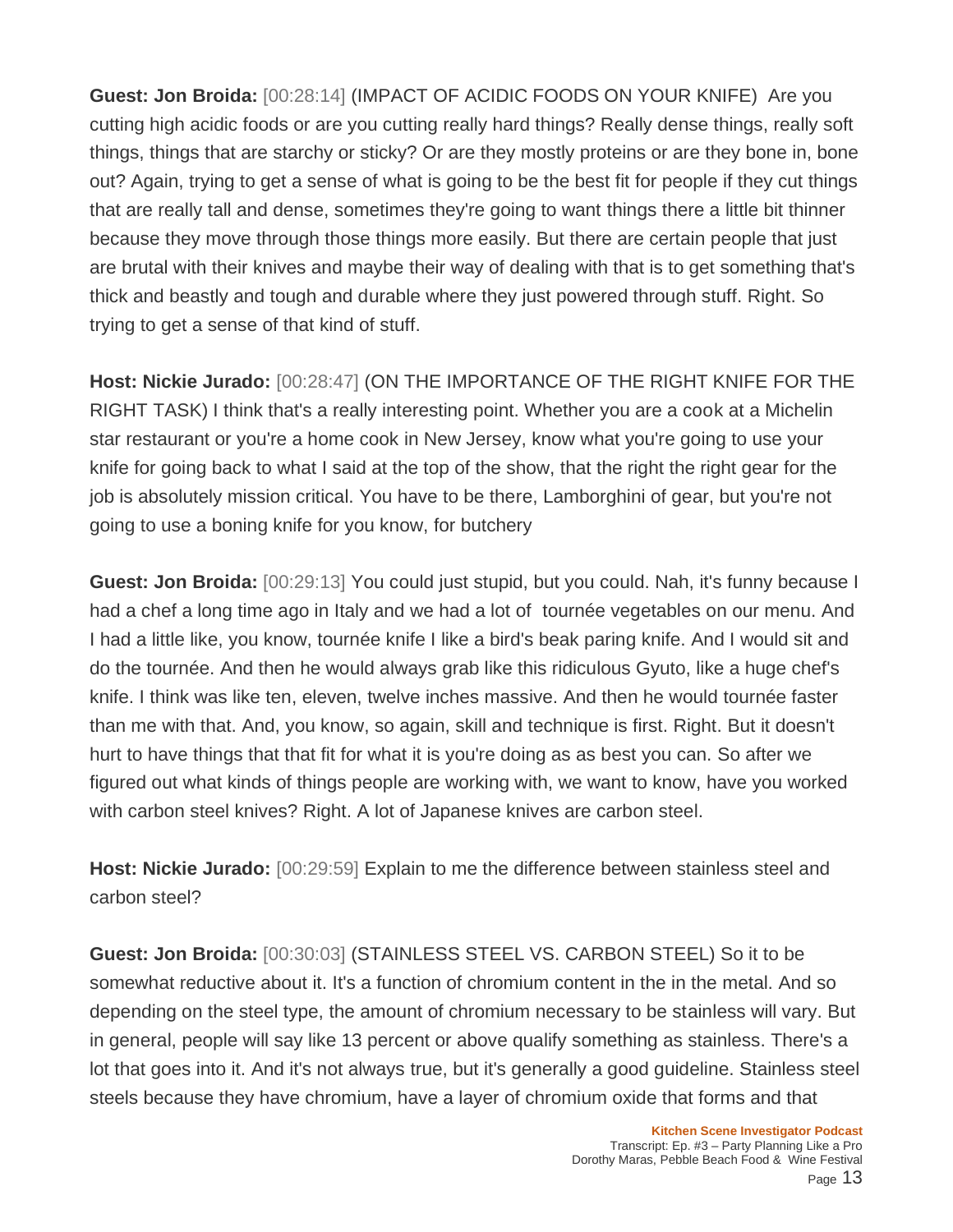chromium oxide is passive, it's non reactive with acidic foods. And so that means that your knife is going to be less prone to rust, but more than that it's going to be less prone to reactivity with acidic foods. When you cut onions, tomatoes, garlic, lemons, 9th when you do that with a carbon steel blade. The the acidic foods react with the carbon steel and they oxidize. And so what happens is you see on the blade the formation of PATINA or discoloration. Right. But in the food you get what always happens with food when it oxidize is which is colour, taste and smell change. Its foods will start to turn brown or black and and taste and smell a little bit metallic sometimes. And so learning to work with carbon steels takes some time, takes a little bit of adjustment as you go through those kinds of things. But a lot of Japanese craftsmen are still working with carbon steel knives as a function of, I don't know, regional history or personal preference or whatever it might be.

**Guest: Jon Broida:** [00:31:29] (ON THE POPULARITY OF CARBON STEEL KNIVES) And the main reason that you'll see carbon steel knives be so popular is that they tend to sharpen more easily than stainless steel. They tend to get sharper than stainless steel knives. And in many cases, they hold their edge a little bit longer. There's modern stainless steel that are super cool in terms of like long lasting edges or getting really fine edges, carbon steels just due to a little bit more easily. And then being able to use carbon steels opens up a much wider variety of options for you with respect to the craftsman that are producing things. It's not it's not rocket science, by the way, like learning how to work with carbon steel, just learning the format within which you need to work and understanding the basic concepts of what's occurring when you use something like that.

**Guest: Jon Broida:** [00:32:07] (ON THE IMPACT OF ACIDIC FOODS ON CARBON STEEL KNIVES) So I want to know, do you have experience with that kind of stuff? And as a follow up to that, I want to know, do you cut a lot of acidic foods? Does that matter? Right. If you have a carbon steel knife in all you cut is acidic foods, that's going to suck. It's not going to be any fun. Just get a stainless steel knife. That's good. And you'll be fine if you cut just onions and garlic and lemon and lime all day. You could get a carbon steel knife, but you're probably better off getting a stainless steel make in that case. Right. So acidic foods.

**Guest: Jon Broida:** [00:32:35] I also want to know what kind of work environment. Are they a professional cook? Are they a home cook? Are they an accomplished home cook? You know, where do they stand with respect to their experience and work environment? Because that also dictates a lot of stuff. Home cooks have the benefit of being able to control time. Right.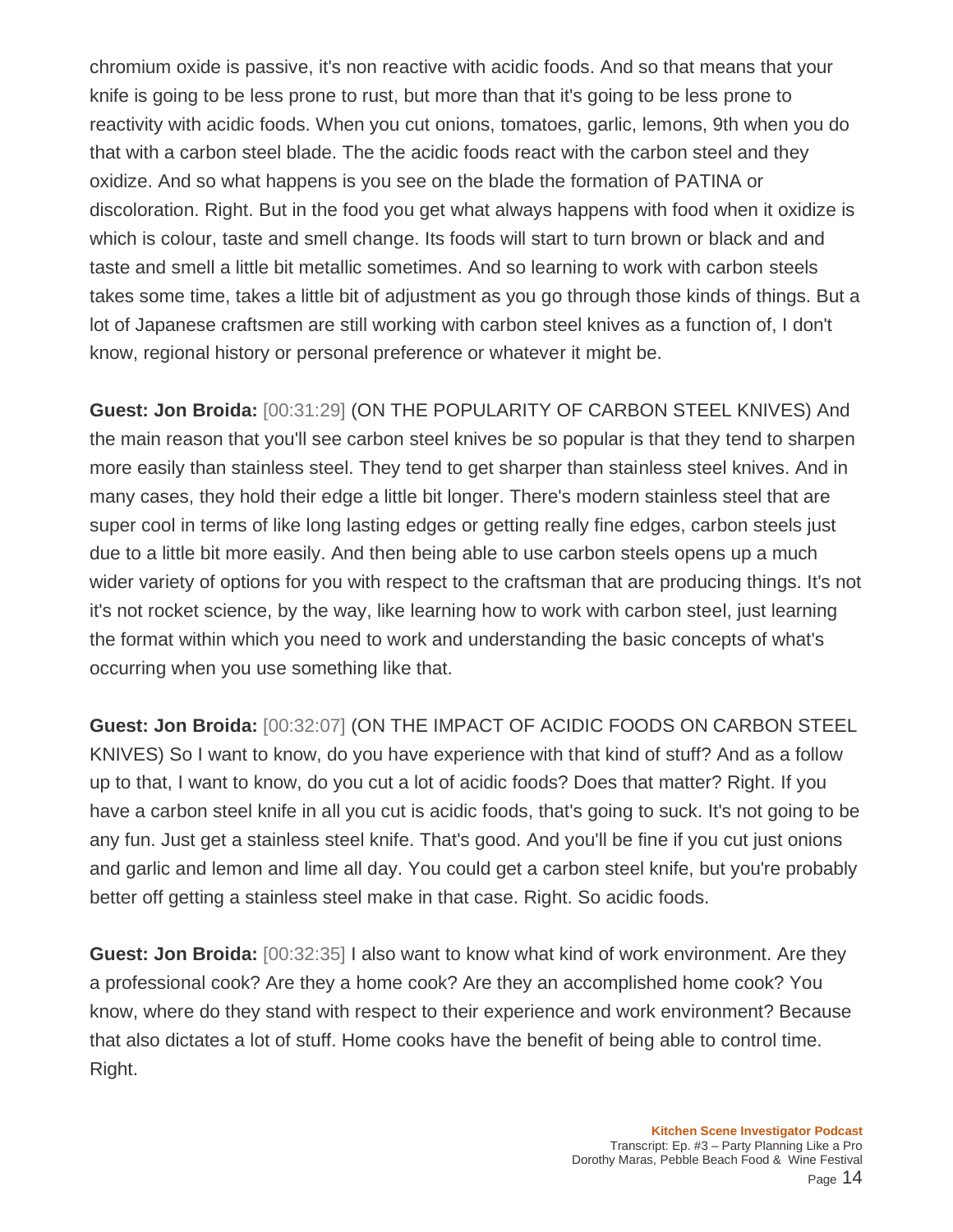**Guest: Jon Broida:** [00:32:50] (CONSIDERING YOUR ENVIRONMENT WHEN DECIDING ON WHAT KNIFE TO BUY) If they want to slow down the pace at which they're working, they can. There's no ticket waiting for them. There's no customers sitting at a table that's pissed off if they need to go slow and make sure they're using the best technique that they have that ability. But like a professional cook has to get shit done. Right. We're on a clock all the time. And so in a lot of cases, for people that aren't as dorky about knives, sometimes we want to give professional cooks towards things that don't require as much attention in the moment when they're in environments like that. Right. If they're in a fast paced environment like, say, Cheesecake Factory or TGIF. You know, a place where the guys go in and their machines, they just bang shit out all day and that's all they're doing. OK. We can't get them something that's like crazy, brittle or requires a lot of attention or care because they don't have time for that. And they might not be in a work environment where their co-workers appreciate or respect that. Right. Other people might grab your knives or use your stuff. So you really need to consider kind of step in in a more like fine dining experience. Maybe that's a little bit different. Maybe the pace is a little bit more controlled or you're working with other people that appreciate the tools in the same way that you do. So understanding your environment is also a big part of it. You know, is this a knife that's going to be in a vacation house, right? Or is it like your knife that you use every day? Do you have roommates? Does your significant other.

**Host: Nickie Jurado:** [00:34:04] What a good point. How many knives of mine have been ruined by my sisters..I still love you.

**Guest: Jon Broida:** [00:34:11] Right. Yeah. For me it's my parents. It's like those those are really important things to consider. I also want to know, do you. Do you think of yourself as a more finesse oriented person or are you more of like a get shit done kind of person when you cook? Right.

**Host: Nickie Jurado:** [00:34:26] Meaning do you are you more concerned about a gorgeous slice or you're just chopping...

**Guest: Jon Broida:** [00:34:32] (THE IMPACT OF HOW YOU WORK ON DECIDING WHAT KNIFE TO CHOOSE) Less and less that and more about like how you work? Right. There's people that work in a very meticulous and organized and focused way and everything that they do has purpose and is thought out. And then there's people that go and they're just like, I'm going to make some shit and, you know, like it comes together and it's nice. But the process in getting there is not the same. One guy might sit and do like a perfect brunoise and the other guy might like, you know, rough chop some shit and throw in a stockpot and call it a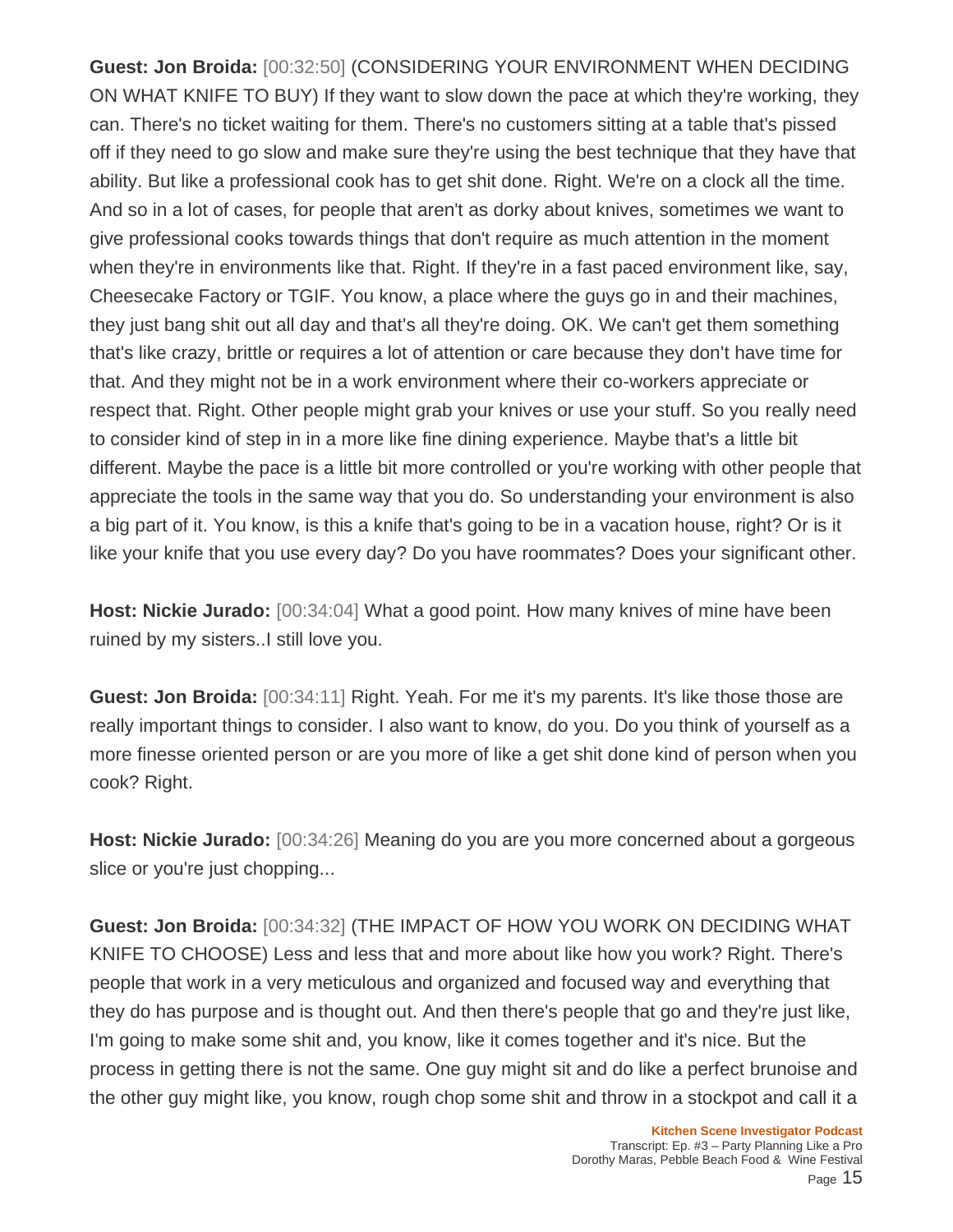day. And understanding that also helps helps us navigate, you know, do you want to go for things that are more brittle or do you want to just have something that you don't have to stress about quite as much? Right. It doesn't mean that you're going to have a bad night just because you don't want to sit and be a crazy person about care and maintenance. There's tons of good options. You just have to know that about yourself so that you can navigate those things more effectively.

**Guest: Jon Broida:** [00:35:22] (HOW MUCH TO SPEND AND VALUE KNIVES IN THE \$100 - \$250 RANGE) Then, of course, it's important to know where you want to be budget wise. You could spend shit tons of money on Japanese nights. You don't have to. You could spend a little bit of money and you can still get a great night. There's always a concept of diminishing returns as you get into cool, things like this. Right. And the more money you spend doesn't necessarily equate to equivalent jumps in performance. My, my experience is that sub one hundred dollar knives, there's some decent options, but there's not necessarily the greatest grouping of knives. That hundred, so let's say like 250 dollar range gives you I think what I would consider to be the best value for your dollar.

**Host: Nickie Jurado:** [00:35:59] So let's talk a little bit more about that, because I think that for listeners out there who are thinking, OK, I'm ready to invest, what should I expect to pay? So in that price range, the 150 to (like 100 to like 250 or so) 100 to two fifty.

**Guest: Jon Broida:** [00:36:16] You don't have to, though. I don't I don't want anyone to ever feel like I have to go in and spend this amount of money to get something that works well. Right.

**Host: Nickie Jurado:** [00:36:24] So for my listeners, my upwardly mobile professional listeners who are ready to invest in a knife in the 100 to two hundred and fifty dollar range. Like so. So what should they be looking for? So.

[00:36:38] (WHAT TO LOOK FOR IN THE \$100 - \$250 RANGE) The first thing I think that is important to consider is what people actually use. People have a tendency to go and buy way more shit than they actually need. You know, like they sell the block sets, it's like 50 knives and there's like the knife for playing this fish and then the knife or for laying that fish. And the people in reality, they use two knives more than anything else. Big knife, small knife. Keep it simple, right? You don't need a bunch of stuff. You always add other stuff later on. But the reality is that most people will use in their kitchen a big knife and a small knife and the big knife gets used the most. Right. If you start somewhere, you start with the big knife. In my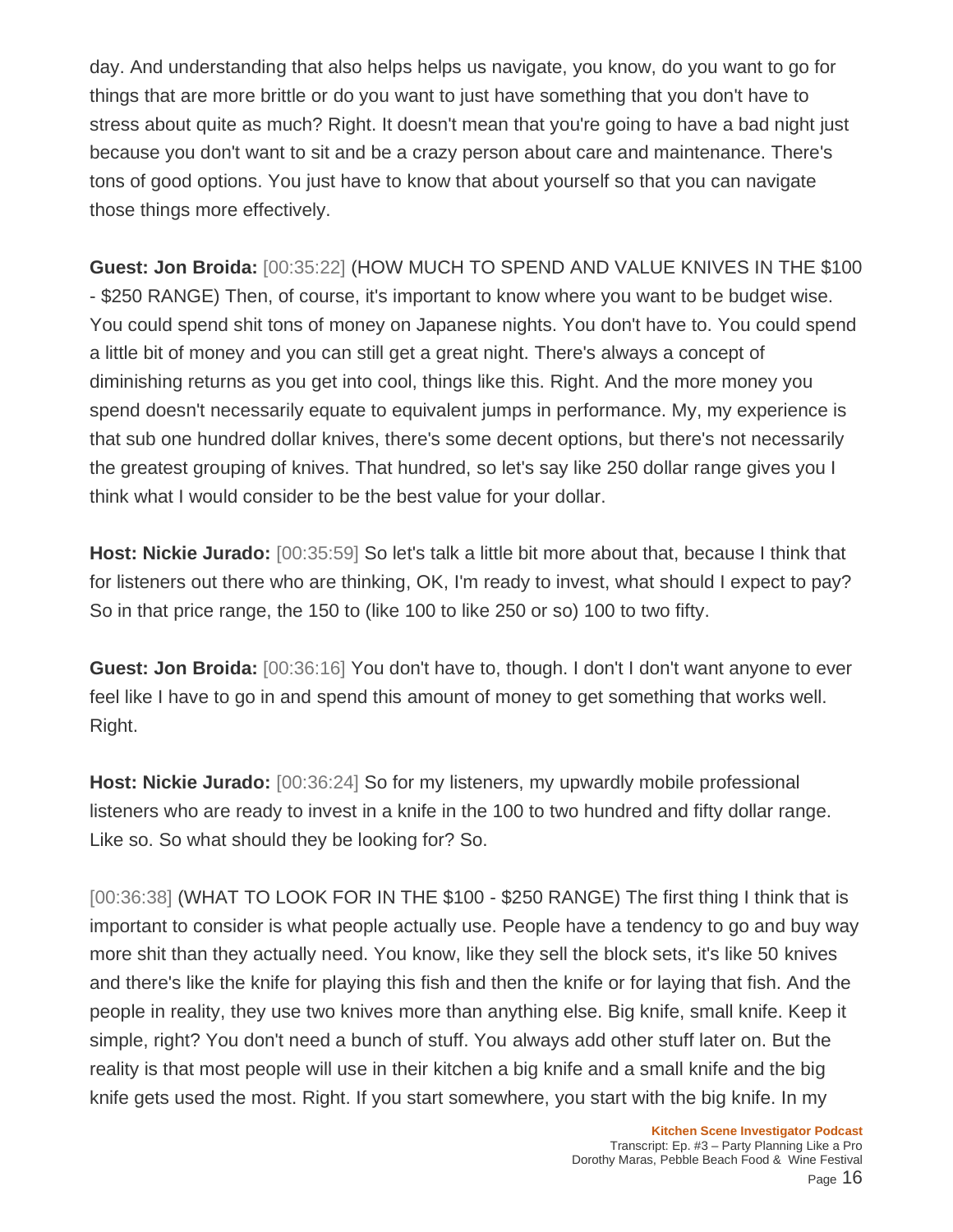mind, what a big knife is, is anywhere from about 210 millimeters to about 270 millimeters, about eight and a quarter inches to ten and a half inches. And a chef's knife. Right. The chef's knife shape, which the Japanese people call it a GYUTO or WA GYUTO if it has a Japanese style handle, is the most versatile shape that you can get. And it will be the kind of knife that you can use on anything. Japanese knives, again, being thinner and harder are limiting in the sense that you don't use it on bones and frozen food. But like a German chefs knife, you can use to break down a chicken and then you can go and cut some garlic with it. The Japanese knives will be similar in the sense that you can use it to like work on protein and you can work on some vegetables and some fruit and whatever. Right. That's a versatile tool that will do the bulk of what you need to do.

**Guest: Jon Broida:** [00:37:58] (ON CHOOSING A BIG KNIFE) If you're someone that's intimidated by larger knives like you pick a chef's knife up, you're like, this is huge. Okay. Like maybe a Santoku who works well for you. I never recommend Santoku to professional cooks. It's a stupid size for a professional kitchen. The length is limited enough that you can't slice through even a single portion of protein without having to side it. You can't work with large foods effectively, like say you want to cut a watermelon in half and you have like a little SANTOKU you'd like cut part of the way through it and then you rotate the thing you finish the ,what is that, right, like just get a bigger knife and call it a day. For professional cooks, it's really important that they get used to that. We've been kind of fed all all these tidbits of, I want to say, misinformation over the years where people are like, oh, Santoku is like THE Japanese knife that you need. Santoku, a Japanese knife designed for home cooking in Japan. It's small because ingredients that people are working with are generally small. The space that people are working in is generally small and the kinds of cutting techniques are consistent in what they are doing.

**Guest: Jon Broida:** [00:38:57] It's like SENGIRI, which is like a Japanese equivalent of julienne is a really kind of common thing. The knife works really well for that kind of stuff. But is that what Western cooking looks like? Is that what our professional kitchens look like now? They look different. We need to make sure that we're picking things that work effectively for that. Lately, people have been moving towards smaller and smaller knives. And it is another thing that drives me nuts because like I wouldn't walk into a kitchen and see a buffalo grinder. Who knows what a buffalo grinder is? A buffalo grinder is like a big meat grinder, like the huge the huge ones. Right. And say you want to make like ground beef. You never used this thing before. As a professional cook. Do you just go like ham? Just going to stick with the kitchen aid attachment that I know, you know, and take like ten hours to do the same job that I can do in like ten minutes? No, you learn how to use the tool. Right. Like if I've never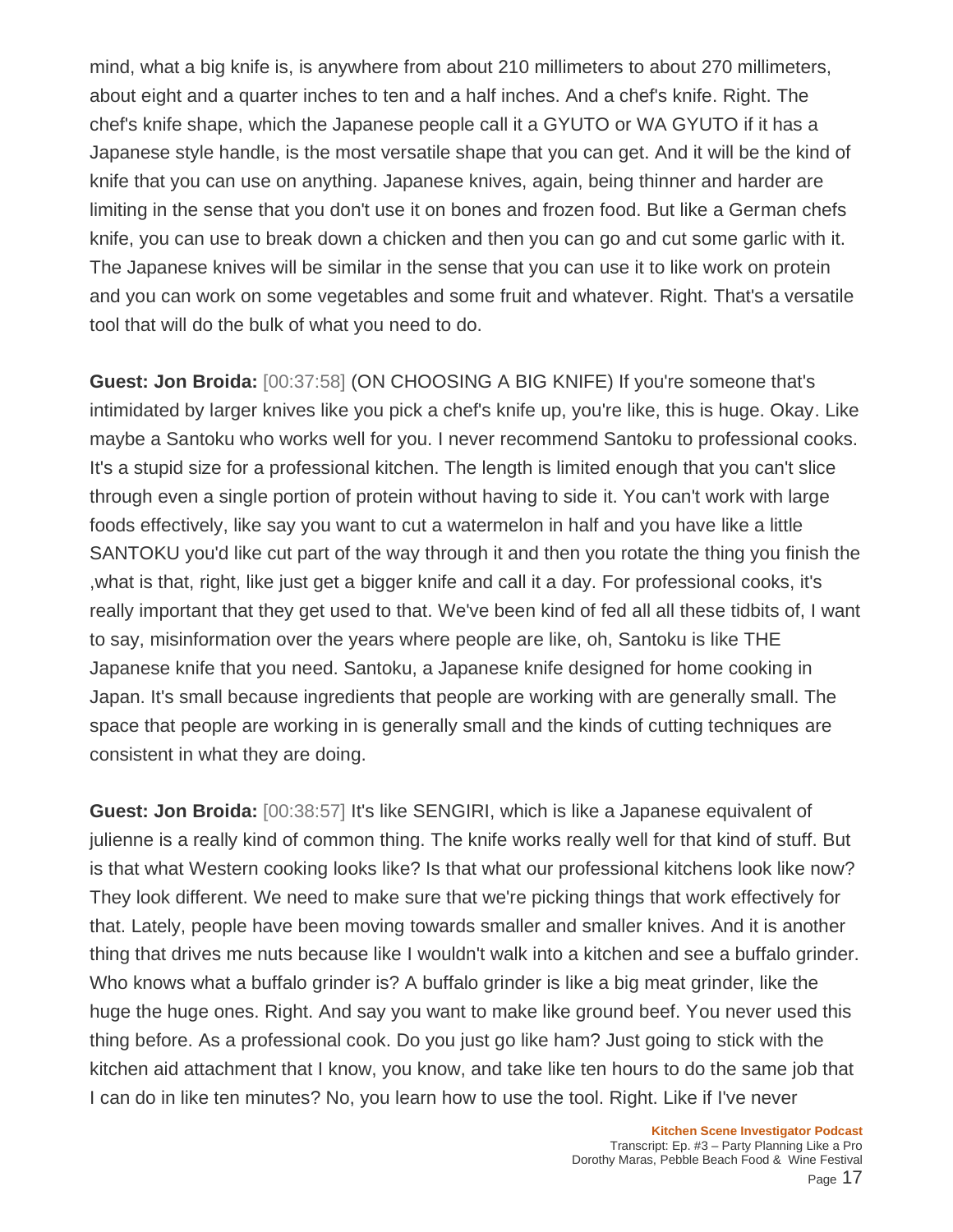cooked on a French top, I'm not going to just cook on regular burners because I don't know how to cook on French top, I'm going to learn how to cook on a French top. If you feel uncomfortable with large knives but they happen to be the right tool for the job, you learn how to use them. You get comfortable. You practice, you try. It's a really important part of the process.

**Host: Nickie Jurado:** [00:40:04] And to that point, I feel like when I was in culinary school, they gave me a 14 inch chef's knife. I mean, this knife was..

**Guest: Jon Broida:** [00:40:13] That might be a little bit excessive, but it's good to know how to use it.

**Host: Nickie Jurado:** [00:40:16] It took me it, John. It took me forever to master the confidence of standing there with this massive knife. (Yeah). And so I paired down to an 11 inch knife. And you know what? It still felt big. It was when I got my my my nine inch chef's knife where it felt right in my hand. And then I scaled back even more to a Santoku and to me, that gave me the the height of the blade that I needed with a manageable length. However,

**Guest: Jon Broida:** [00:40:49] But you're not a professional kitchens, right?

**Host: Nickie Jurado:** [00:40:51] Exactly.

**Guest: Jon Broida:** [00:40:52] It's a kind of different mindset.

**Host: Nickie Jurado:** [00:40:53] I mean, it's really important to know the like you were saying, the environment. (Yeah.) You're in. Know your environment and know the task at hand because let's say it's Thanksgiving and you have this gorgeous piece of protein. You're not going to hack at your you know, (with a you're little paring knife) with a little paring knife and (something in that). It's a really good perspective to have is the right knife for, you know, the right job. (Yeah). And so in that price range, you were saying, you know what you need and what are other things that you should be looking for in that range?

**Guest: Jon Broida:** [00:41:29] (ON CHOOSING A SMALL KNIFE) Yes. So I guess we talked about the big knife. The small knife in my mind is usually what Japanese people call a petit knife. I guess you would call it like utility knife. If it was the Western world that knives we're looking at, but it's something usually around like 120 to 150 millimeters, about like five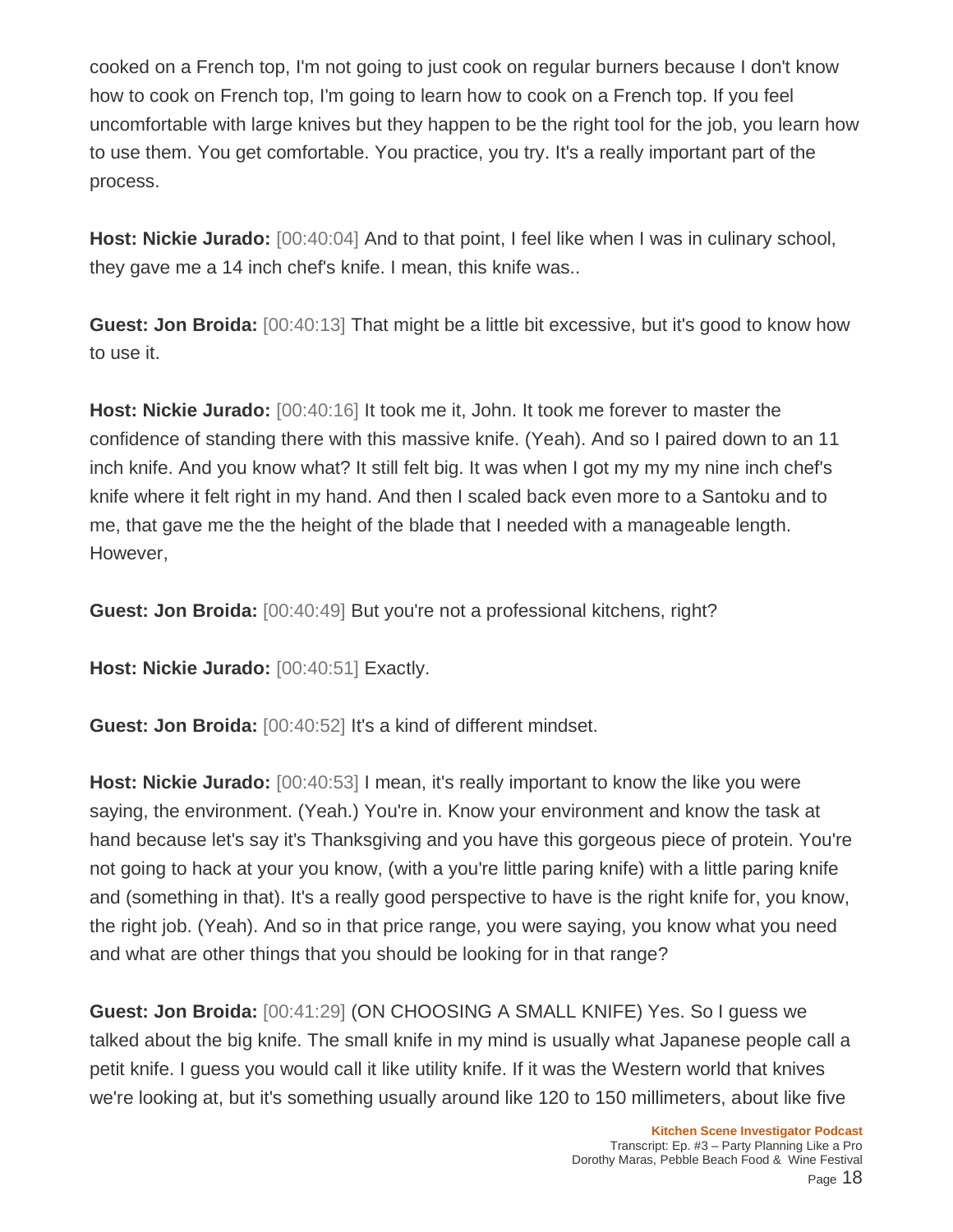to six inches or so, a little bit larger than a paring knife. But the reason that I like this is the small knife is that it works well for enhance stuff. I want to peel something tournee, something I can do that. But it's also large enough where I can trim a chicken breast or take silver skin off of something or cut a sandwich in half. You people eat like cheese and salami and stuff that you can use the small knife for that kind of stuff. So the goal is that that balances out all the stuff that your big knife is maybe excessive or overkill for. And so you have those those two things. In terms of like brands, you know, it doesn't really matter that much. I think what's really important is that you start to think to yourself, do I need a stainless steel knife? Can I work with a carbon steel knife? Do I like things that are thin and hard? Do I want something that's a little bit thicker, maybe a little bit softer, more tough and durable is blade height. Important to me. So like, for instance, the Santoku worked well for you because you got a little bit additional blade height that matters. Some people don't care about that or prefer more narrow knives. Right. So you're kind of navigating that kind of thing.

**Guest: Jon Broida:** [00:42:44] (WHAT'S MOST IMPORTANT TO JON) Here's what's most important to me, and here's what I found matters the most to the customers that we deal with regularly. I think one thing that people instantly notice is that Japanese knives are a lot lighter than their Western counterparts. And so all of the sudden, these knives that might be a little bit larger feel more nimble because there's not as much weight. Right. She can pick up something that's larger and it doesn't feel unwieldy or overwhelming. And along with that, we always have to focus people on grips like how do you hold the knife where, you know, you do the pinching in the claw and all that kind of stuff. So I want people to hold stuff appropriately when they're testing this kind of stuff out, not just like grab the handle and be like, this feels huge. Hold stuff like you actually going to cook with it. Right.

**Guest: Jon Broida:** [00:43:23] (ON LIGHTNESS AND BALANCE) So the lightness in the knife matters. The balance of the knife is an interesting one. We have been told for years that we're looking for knives that are balanced at the bolster. That neutral balance is super good.

**Host: Nickie Jurado:** [00:43:32] What do you mean bolster?

**Guest: Jon Broida:** [00:43:33] (ABOUT THE BOLSTER OF A KNIFE) So the bolster is that big chunk of metal kind of where your handle and your your blade meet. And in German knives you'll see it's massive and it runs all the way from the spine down to the edge. But on Japanese knives tends to be a little bit small.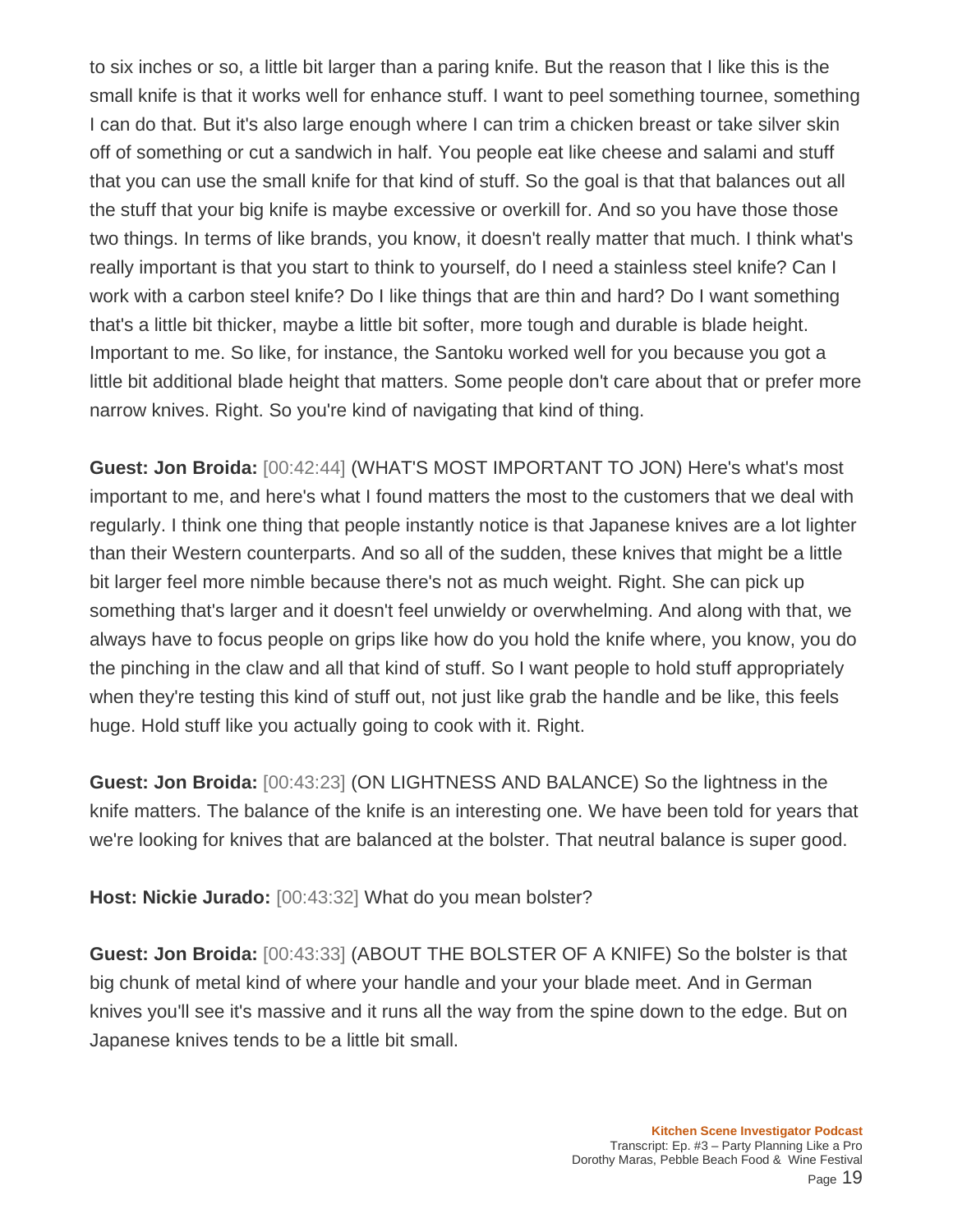**Host: Nickie Jurado:** [00:43:46] Do you mean like right where your pointer finger goes? Like,.

**Guest: Jon Broida:** [00:43:50] Yeah, like your thumb and your index finger would generally grip around that area. Yeah. It's that kind of chunky metal thing. Western handled knives from Japan are balanced a little bit more similar to to western knives in general in the sense that they they tend to be balanced closer to the bolster. Japanese style handle knives tend to be more forward heavy and the reason that they're forward heavy is that the handles are lighter. So the entire knife will be lighter overall, but because the handle is specifically lighter, the blades will have their balance be pushed a little bit more towards the tip of the blade. I like that. I think it's really, really important. So not only do I like that the Japanese style handles are lighter overall because it feels more nimble. They tend have more girth sewn up, the squeezing quite as tight when I'm holding stuff. Having a loose, relaxed grip is actually really important for good knife skills, but that forward balance is a game changer. All of a sudden when you're slicing stuff, the tip of the knife drops much more naturally. Right. That that motion is smooth, whereas when the balance point is towards the bowser, you hit this kind of equilibrium and you have to use a little bit tighter grip and a little bit more strength in your hand to complete cuts. The same thing happens when you when you're chopping vegetables or cutting vegetables with the balance point being positioned over the food. You don't have to use as tight grip to keep the tip of the knife down as you cut stuff so that that matters. That balance is important to me. Balance is a lot more about personal preference, though. So like if you feel uncomfortable with that kind of forward heavy balance, cool, get something else or you want something that's less forward, but just a little bit forward. Heavy. I mean, you'll figure out what works well for you. With respect to that. But that's my preference.

**Guest: Jon Broida:** [00:45:20] (ON CROSS SECTIONAL GEOMETRY) The other thing that I think is really important to pay attention to is cross-sectional geometry, how the knife tapers from the spine to the edge. Right. So what I mean by that is, is the knife thin as it comes down or is it a thicker knife? The thinner knives are what I like. And it's a large part of why people come to Japanese knives. That theater, the knife gets the less resistance there is when you cut especially tall, dense foods. So all of the sudden, your knife being stuck in like a carrot or a sweet potato is a thing of the past doesn't happen anymore. There's less displacement because the knife doesn't move as much stuff out of the way to cut through things. That's awesome.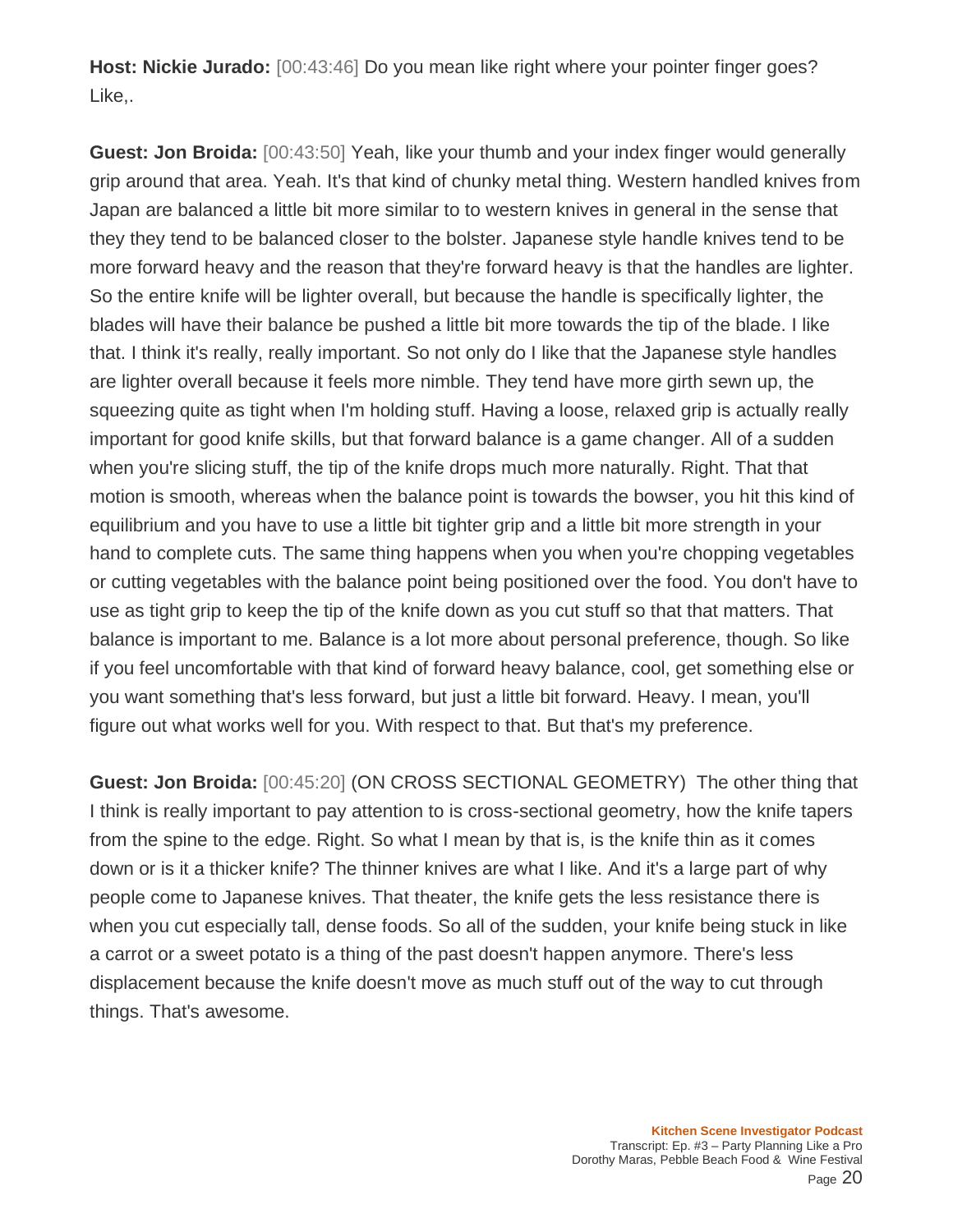**Host: Nickie Jurado:** [00:45:54] That's exactly the experience I had before I got my Japanese knife was so um I have Wustofs, I have Henkels and Globals. I just felt like my knife kept getting stuck in food and.

**Guest: Jon Broida:** [00:46:08] They do. They're designed to be thicker and more tough and durable.

**Host: Nickie Jurado:** [00:46:12] And you can have the best developed knife skills. But if a knife is too thick, it's going to get stuck in the food. It was soo frustrating. (Yeah). So transferring over to a Japanese knife for me was like liberating.

**Guest: Jon Broida:** [00:46:26] (ON SHARPNESS AND CROSS-SECTIONAL GEOMETRY) Right. It's a lot less effort required to cut stuff as well. So I think people people's experience of sharp actually has very little to do with what Sharp actually means. Like sharp the definition of. Like what makes something sharp is how acute the angle is at the edge of your knife and how refined it is, how clean it is. And I mean, it matters, right? Like the more acute angles you'll feel that and the more refined it is, you'll feel that. But it really only dictates what happens when the knife begins the cut. As soon as your knife is interacting with food in a greater sense, the sides of the knife are making contact. Cross-sectional geometry makes a difference. And so when people say like, oh, this feels sharp, more often than not, what they're experiencing is a function of cross sectional geometry. The thinner than I is, the the sharper the quotes sharper that it feels to them. And it's because it requires less effort to cut stuff. So cross-sectional geometry is important. And I recommend people to get something that's pretty thin, but not super thin when they're getting started, because the thinner that it gets, the more fragile or brittle it's going to be. Likewise, this deal gets harder, the more fragile, the brittle it ends up being. So we want to make sure that we're getting someone something that will cut significantly better than what they're using currently, but also isn't going to be something that they have to be scared to use. We're like they pick it up and it chips. You know, we want to have something that's not super, super thin but thin.

**Host: Nickie Jurado:**  $[00:47:43]$  So is it so is it ness not necessary to have the blade go all the way through the bolster?

**Guest: Jon Broida:** [00:47:50] It's not at all necessary to have the full tang or triple rivet thing. Is it stable and nice? Cool. Yeah, for sure. But Japanese style handles are not done that way. The wood the handle is is done in a mortise and tenon construction. There is a piece of wood and then a little chunk usually of water buffalo horn, but sometimes can be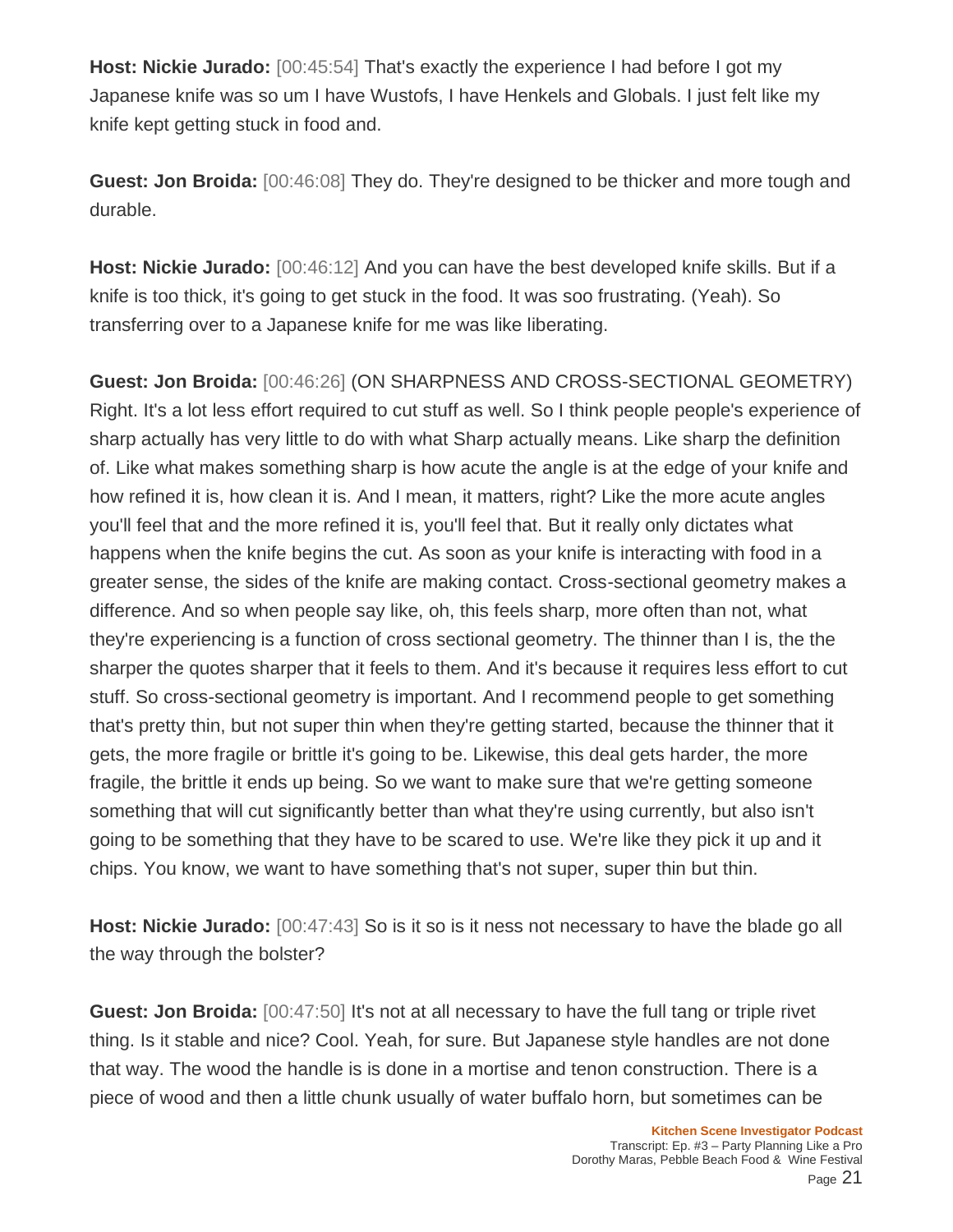plastic that fits around like a little nipple of wood. Again, mortise and tenon construction. And then we burn the tang into the wood, and it creates this kind of friction fit that keeps everything really, really tight on there and that's stable. And then what else is cool is that all the sudden handles are replaceable. So when your handle gets messed up on like German knife, you have to drill out the rivets, pull off the scales, put new scales on, shape the entire thing. With the Japanese style handle of the handle gets worn down, which they do over time or like a state goes through a dishwasher accident or God forbid. Right. It really messes stuff up. I can knock the handle off and put a new handle on.

**Host: Nickie Jurado:** [00:48:47] OK. Mind blown mind blown.

**Guest: Jon Broida:** [00:48:48] It's really I think it's a very convenient thing.

**Host: Nickie Jurado:** [00:48:50] So um my Japanese knife has rivets. So to think that I could save the knife if the handle got messed up.

**Guest: Jon Broida:** [00:49:00] I mean, you could do it with the Western handled knife to. It's just a more expensive and labor intensive process. You have to find someone that specializes in that kind of stuff.

**Host: Nickie Jurado:** [00:49:07] I, uh duh!.

**Guest: Jon Broida:** [00:49:09] But you know, again, like I like the Japanese style handles for all this stuff they're talking about, but also because they're lighter, because they have a little bit more girth to them, so I don't have to squeeze in quite as tight as any cook that's ever cooked professionally has like arthritic pain in their knuckles from just cutting tons of stuff and holding your knife all day long. The more relaxed you can keep your grip, the less of that that happens. And then also, I'm shallow. I like that they're symmetrical and they look really cool. So cool like that. I want stuff to look nice when I'm working with it.

**Host: Nickie Jurado:** [00:49:38] Those are such good, concrete, usable write right down, take to the store tips that I wish I had before I spent so much money on it on my knives. So I really appreciate you detailing that down. So in giving details about the knife, um Are there top line details about a cutting board? Because I mean, what are you going to do? Invest three hundred dollars on a knife and then five dollars on a board.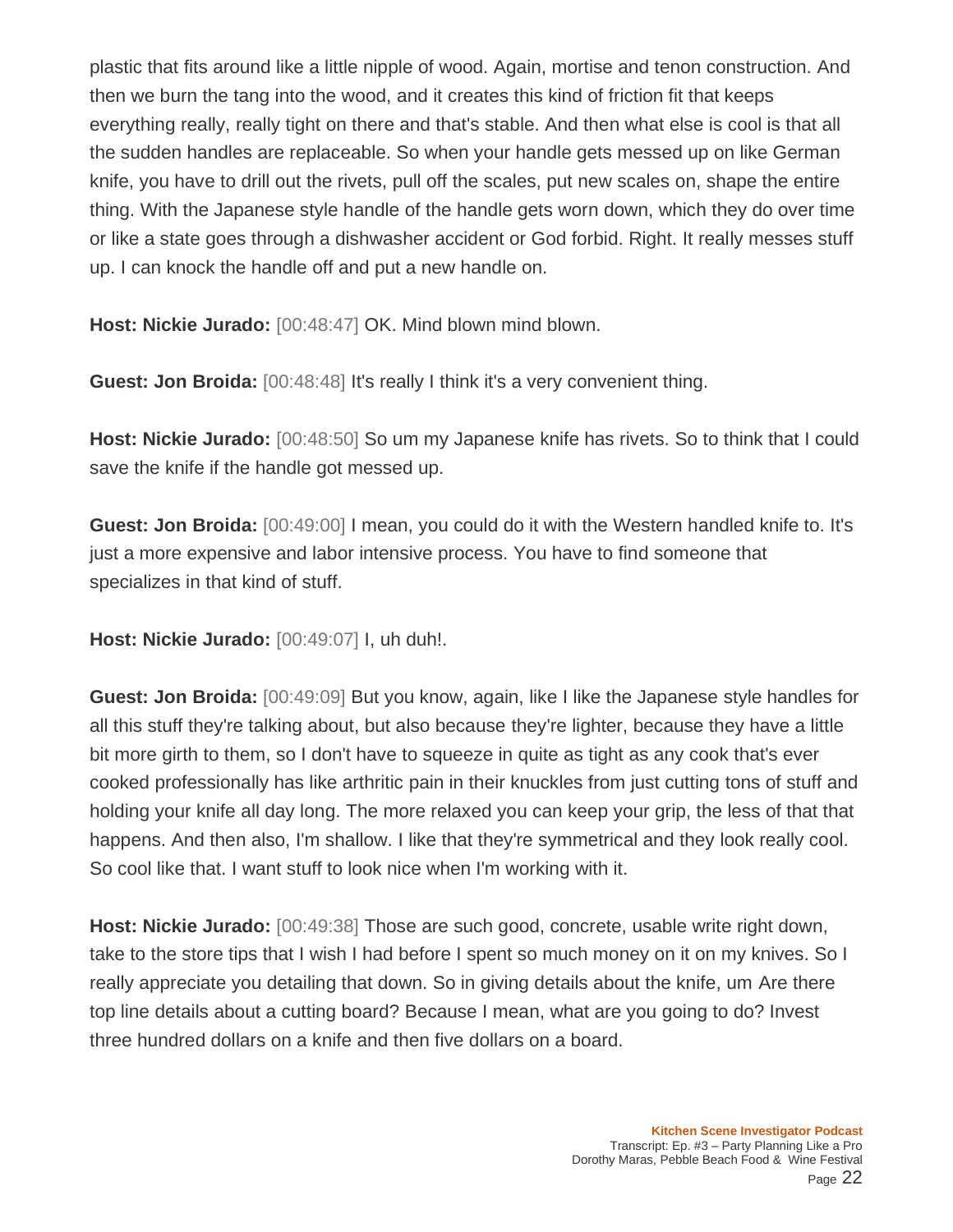**Guest: Jon Broida:** [00:50:08] Right,it all. The whole thing has to come together. So just because I'd say this all day, every day. The more money that you spend, the more that's required of you skill wise experience. All that stuff makes a difference so as you get higher in knives cutting services matter.

[00:50:20] (ON CUTTING BOARDS + HI-SOFT BOARDS) There are a few cutting surfaces that I think are better and they all have different care and maintenance requirements and they're all at different price points. My favorite cutting board to use is a brand called HI-SOFT. Hi-Soft boards are polyvinyl acetate, essentially wood glue. But they're they look like rubber boards. They look like plastic boards, usually like tan or off white. They're really, really soft. And because they're really, really soft, they're really nice on your knife's edge. Right. They're not like it's not banging into something hard every time you cut something. Also, the surface of the cutting board is such that food doesn't slide around on it all the time. What sucks about them is that they're temperature sensitive, so you can't put really hot things on them and they require a lot of extra care and maintenance and they're also a little bit expensive. But the Hi-Soft boards I really love.

**Guest: Jon Broida:** [00:51:10] (ON END-GRAIN BOARDS) Another thing that I like our END GRAIN WOOD CUTTING BOARDS. Uh and I love end grain wood cutting boards because the grain running vertically is again nicer for your knife's edge. It wicks away moisture from the surface. So it actually ends up helping to kill bacteria in that way. And they look beautiful. But again, they're expensive. They can be heavy and they require some height in the sense that the boards. Good, good boards will generally be about 2 inches thick and will often have feet underneath them so that they're not sitting in water or anything like that, because they absorb so much that can warp, it gets messed up if they crack, so it it makes the board taller. Like my wife hates our end grain wood cutting board at home because like me, she's not particularly tall and it elevates stuff too much. And then also it's heavy and it's a pain in the ass to move around. So we use the Hi-Soft one because it's a little bit less tall and a little bit easier to move around.

**Guest: Jon Broida:** [00:51:59] (ON RUBBER GUM BOARDS) Another kind of board that I think is really nice is a RUBBER GUM BOARD and there's Japanese brands and make it like Asahi. There's also a U.S. made thing called Sani Tuff. The rubber gum boards are synthetic boards that are similar in density to woods. You get the same kind of performance that we get out of a wood board, but just easier care and maintenance. You know, if the oil it all the time, I think you can even throw those in the dishwasher. They're like super, super tough and durable kinds of boards. So I enjoy those.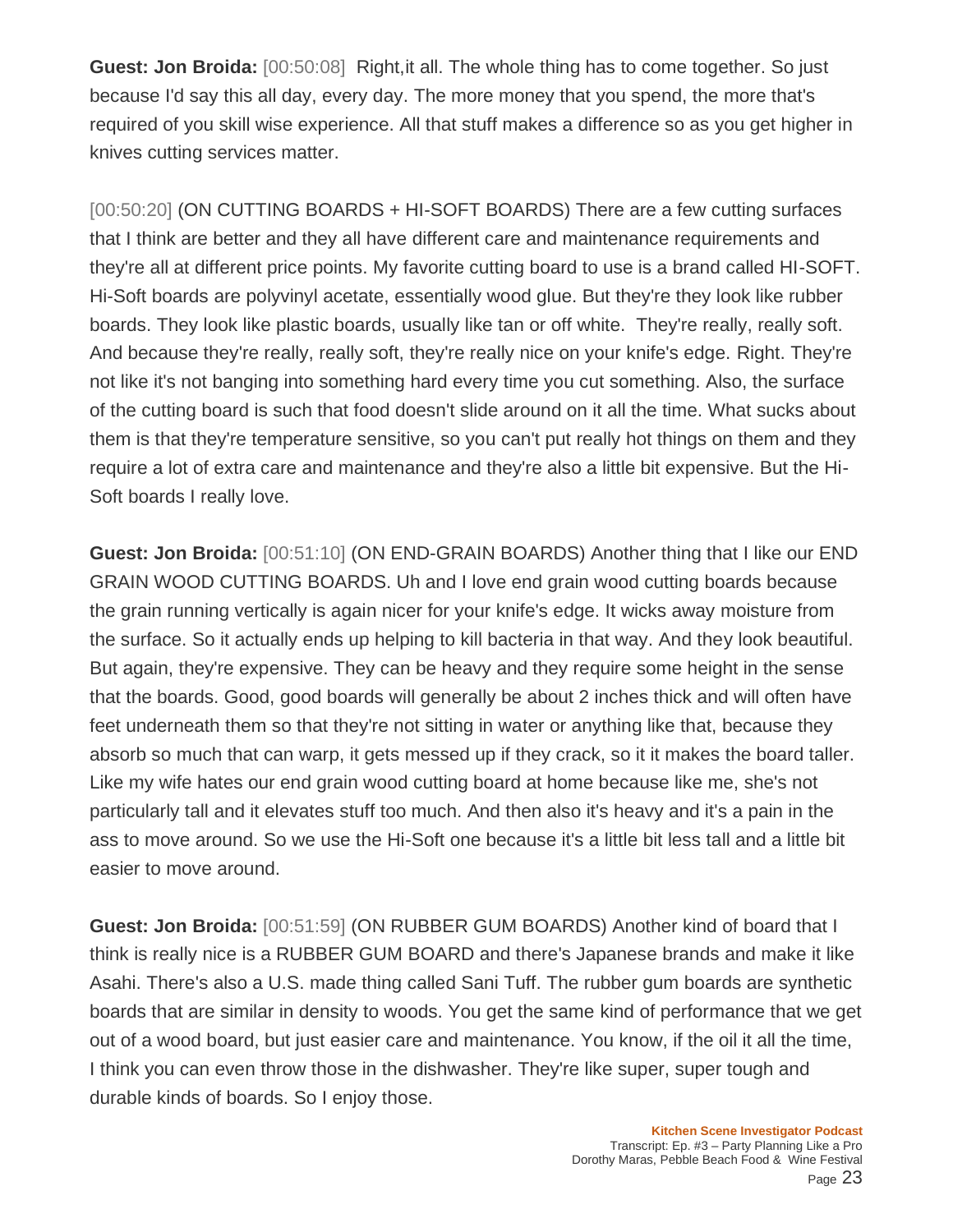**Guest: Jon Broida:** [00:52:26] (ON CROSS-GRAIN WOOD BOARDS) Kind of stepping down from there, you can get into the CROSS-GRAIN WOOD BOARDS, which are still nicer than the hard plastic boards that you see, but they're just not as nice as the end-grain wood cutting board. So those three things I think are really the best cutting boards that that one could get.

**Host: Nickie Jurado:** [00:52:41] (ON SHARPENING STONE) So we've talked about, you know, what to look for in a knife. We have some recommendations for boards. And finally, I want to briefly talk about sharpening stones. (Yeah), I I was introduced to to, you know, waterstones. And it took me a minute. It took me a minute to figure out how to use them. But if you're a first time Japanese knife buyer, what what type of green are you looking for in a water stone?

**Guest: Jon Broida:** [00:53:10] (TOP 5 THINGS IN A COMPLETE SHARPENING SET UP) So in a perfect world, money is no object. There are five things that you want in a complete sharpening setup.

[00:53:16] (COARSE STONE) Coarse stone is generally somewhere under eight hundred grit. Most of the time we'll use something that's around like 220 to like 600 grit. Obviously lower the number, the coarser of the stone is the course of the stone is the faster it cuts, but the deeper the scratches it leaves. Right. So coarse stones are used for major repairs, big chips, nicks thinning your knife down, serious metal removal. But every mistake that you make shows up much more quickly, much more severely. So it's not always the best place to get started.

[00:53:42] (MEDIUM GRIT STONE) You will want a MEDIUM GRIT STONE somewhere between usually eight hundred and two thousand grit. And that would be like your bread and butter, your daily stone, right. Should be fast enough to fix minor chips and nicks and leave you with an edge that should be more than adequate for anything you want to do in a kitchen. So if you had just one, that would be the stone.

**Host: Nickie Jurado:** [00:53:57] So that's eight hundred to two thousand.

**Guest: Jon Broida:** [00:53:59] Yeah. Somewhere in that range. Like a thousand grit stone. So you know, and It's like the numbers don't really matter as much as people think. They're like oh I need a thousand and then a fifteen hundred and a two thousand. Or like if I give a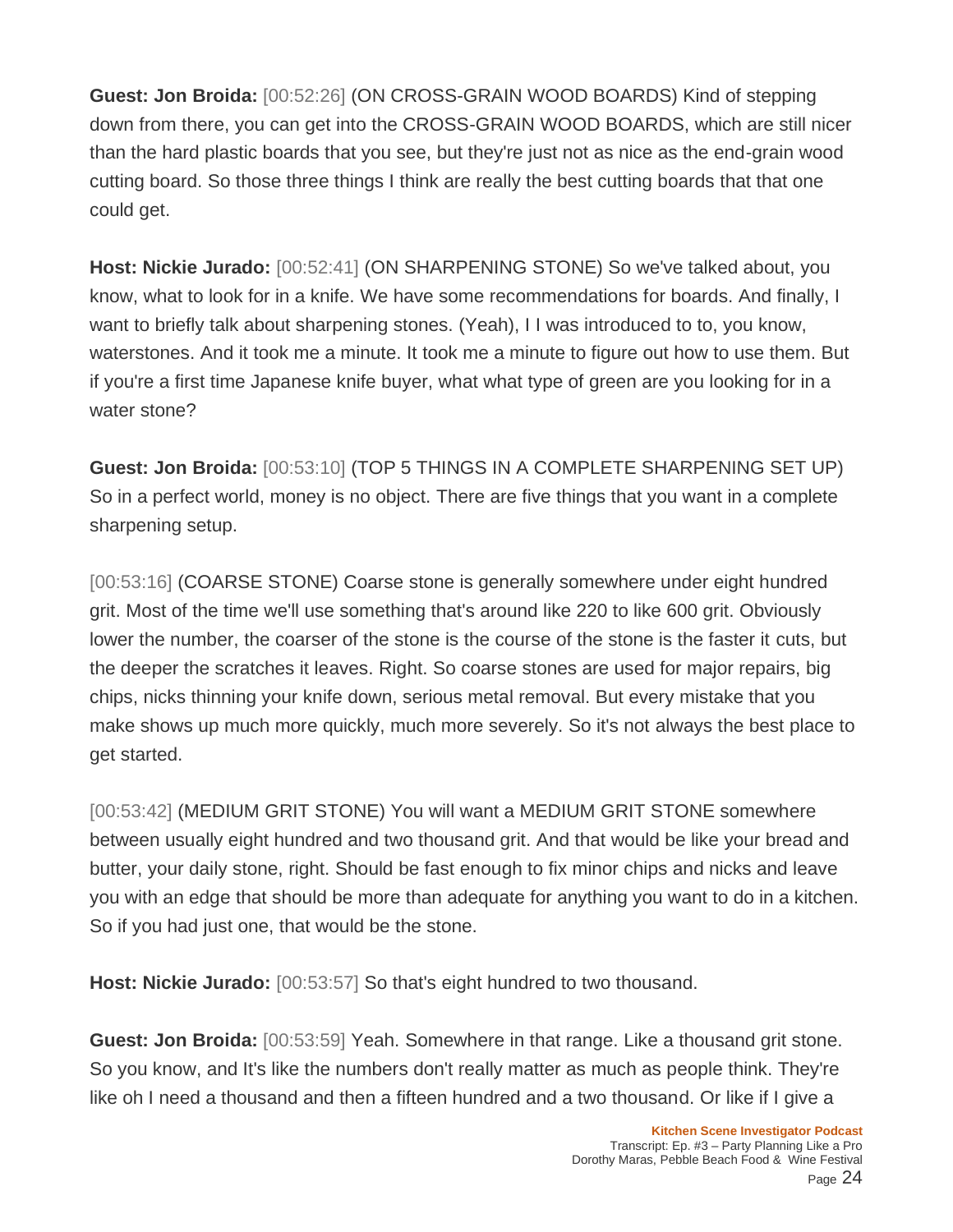thousand should also get a two thousand? Nah, just pick something in that range. You'd be good.

[00:54:13] And the third would be?.

[00:54:15] (FINISHING STONE) So the third would be a finishing stone, which is generally a higher grit stone. So that's usually from three thousand grit and up. But for kitchen knives, it's also important that we stick in a range that leaves an edge that's appropriate for kitchen use. You don't want to go too high. Too high is not great. Right. So usually we'll be somewhere between 3000 and 8000 feet. Often when I sharpen for my customers, I'm finishing around like three thousand six thousand grit. The higher you go, the more refined your edges, but the more that you lose the kind of microscopic teeth that develop along the edge. When you sharpens, you lose bite. And that matters when you cut thick skin foods like tomatoes, bell peppers, eggplant, you want a little bit more bite to your edge that the knife is in. And and so, again, that three thousand to eight thousand great range is it is a happy place to be. So those are the three stones.

**Guest: Jon Broida:** [00:54:59] (STONE FLATTENER) You will also need something to keep the stones flat, because as you use the stones, they wear, they dish. And it's very difficult to maintain a consistent angle on something that looks like a half pike, you'd have to literally dynamically adjust entirely through your sharpening process, keeping the angle consistent. It's impossible. So it's important that we have a flat surface on which we're sharpening. And so we have devices that we use to constantly flatten our stones and keep it that way. And in fact, you don't have to spend a lot of money on it. No matter what, you'll need something to keep the stone flat. But it could be like a nice flat section of the sidewalk outside, right. Dump some water in it, rub the stone and it call it a day. It's not the fastest, best solution, but it works. Right? Same for like wet/dry sandpaper. You go to a hardware store, pick up some 120 great wet/dry sandpaper with the grip facing up on a flat surface and rub the stone on it gets the job done.

**Guest: Jon Broida:** [00:55:45] (DIAMOND FLATTENING PLATES) I like to use DIAMOND FLATTENING PLATES because they're the fastest, easiest way for me to do stuff. But they also cost more money. And so for each person, they'll have to figure out, you know, where do I want to be budget wise and how important are these convenience factors to me? Everything is going to be a balance between convenience factors and budget, right? (Absolutely.).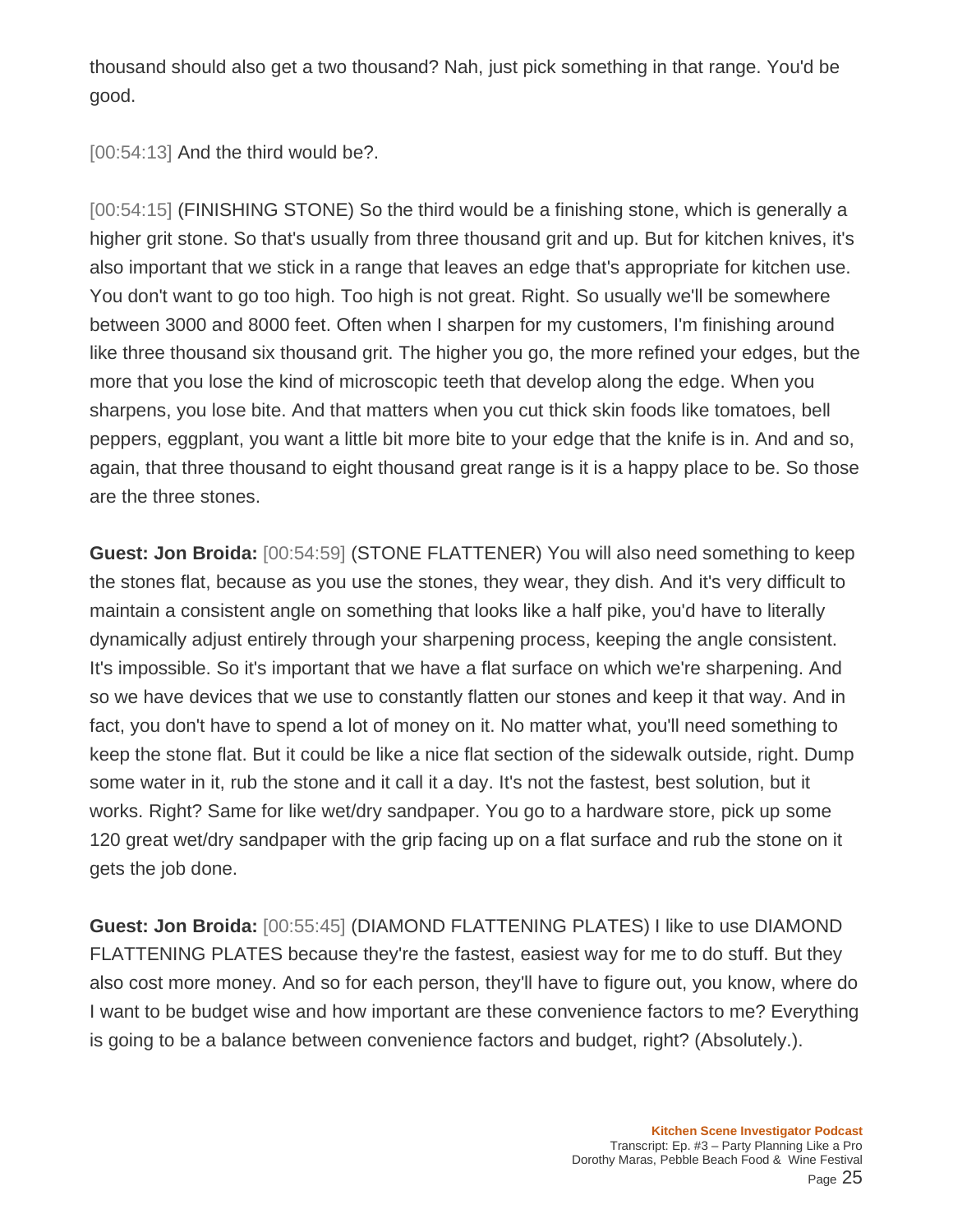**Guest: Jon Broida:** [00:56:01] (STONE HOLDER) So keeping the stone flat, you also need something to hold the stone in place. And again, it can be totally free, like a damp towel on the corner of your countertop or can be a fancy stone holder. I think I have like one hundred dollars with a crap holding my stone in place in the back. The purpose of holding this down in the place is so obvious. It's you don't want your stone sliding around when you're trying to sharpen. It seems pretty dangerous. Right. You also want something that will position you in a way where you have knuckle clearance when you're sharpening. So as a right handed person, I would work off the right hand corner of a countertop and that would leave my right hand over the floor with nothing underneath it as I'm sharpening. So I'm not scraping my knuckles along the countertop. Using the left hand side would be really difficult for me. Left handed people, left hand side works a little better. Or you can get a stone holding setup that provides height so you can sharpen anywhere because you get that extra height.

**Guest: Jon Broida:** [00:56:48] And so again, coarse stone, medium grit stone, finishing stone, something to hold it in place and something to keep it flat. If you had only one thing medium grit stone, something to hold in place and keep it flat because those those last two are necessary no matter what you do. So the medium grit stone is the only real necessary one. But when people are getting started, I often tell them get a medium grit stone and a finishing stone. And the reason for the finishing stone is that it makes the process of BURR REMOVAL a lot easier. And so as we're sharpening, that's a really important part of what we're doing to get a clean, stable edge that lasts a long time. Also, the refinement doesn't hurt and people like things that look shiny. So that works, too.

**Host: Nickie Jurado:** [00:57:23] Those are those are gems, diamonds of recommendations. And I really appreciate it because I remember really wanting to up my culinary game and going back to culinary school and just wanting to have the right equipment. And it took me forever to hunt down info. So, (yeah), I mean, I know that my listeners will love this information. So thank you.

**Guest: Jon Broida:** [00:57:47] I want to say one thing about sharpening really quick as well, because I struggled learning how to sharpen for a really long time in the beginning. And it turned out that the reason that I struggled is that I didn't understand the fundamental concepts of sharpening. So when we teach people about like how to use these stones now, our process of teaching is to start with fundamental concepts. People understand what's going on, the how and why behind stuff, learn how to recognize mistakes, see what they look like and then understand how to fix those. And so for for anyone that's looking, how to learn how to sharpen, we have a whole SERIES OF VIDEOS up on YouTube. So if you ever go to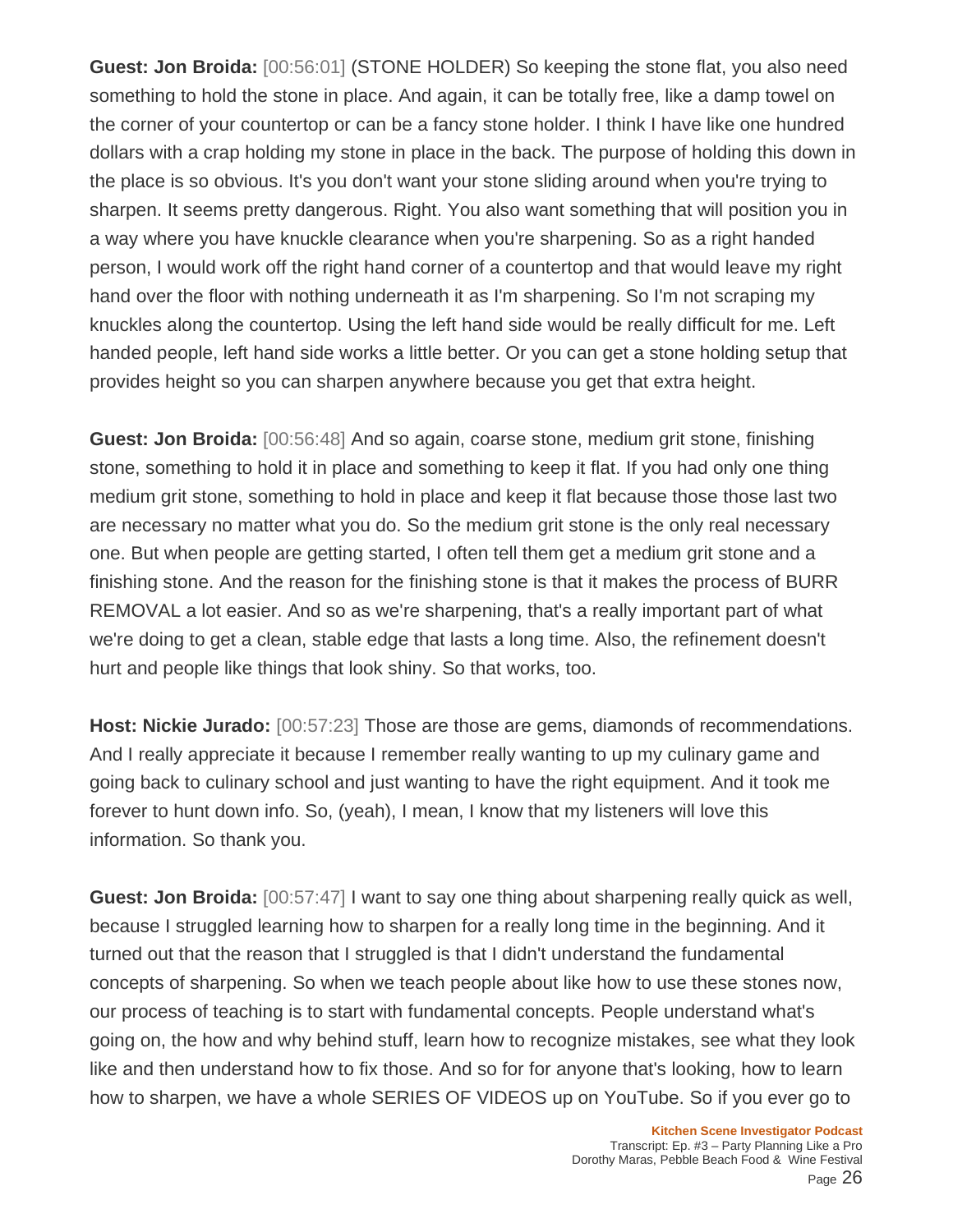our website and click on the MEDIA SECTION, the first thing that'll will come up is a KNIFE SHARPENING PLAYLIST. And I'm not telling you like, hey, do it at this angle with this number of strokes. I don't say any of that stuff. What I explained to you is how to think about sharpening, how to understand what's going on. Because once that makes sense, the rest is just practice and muscle memory. So please, please keep that in mind as you're thinking about what to find.

**Host: Nickie Jurado:** [00:58:43] So to find them so it's the Japanese knife imports YouTube page where those tutorials,.

**Guest: Jon Broida:** [00:58:47] You can find them absolutely on YouTube as well. (But on your website). Yeah. I mean, anyone that's been on a computer can probably find it pretty easily. But for me, I think the thing that's easiest is if you go to OUR WEBSTIE, which is W W WW DOT JAPANESE KNIFE IMPORTS DOT COM, you'll see that there is a menu near the top and there is a section that says MEDIA. If you click that, the first thing that will show up says KNIFE SHARPENING PLAYLIST And it's like 4 hours of everything you need to know about knife sharpening. You don't have to watch all those videos. That's excessive. But you'll go through and you'll see like one talks about how to hold a knife and other talks about like the basic movements of sharpening. There's a whole lecture on the fundamental concepts of sharpening double bevel knives and then another video that demonstrates what all of that stuff looks like. So you can kind of pick and choose the things that are going to be pertinent to what it is you're trying to accomplish. I know that media page, if you go down to the third set of videos there, there's a KNIFE SKILLS PLAYLIST, which I think is pretty cool. The first video is the only one that I shot, but that's the one where I talk to people about like body positioning grips, arm movement, how how to think about what's going on with your knife and then how to work with Japanese knives to avoid damaged them.

**Guest: Jon Broida:** [00:59:52] (3 THINGS THAT DAMAGE JAPANESE KNIVES THE MOST) So we minimize the three things that caused damage to Japanese knives the most HITTING REALLY HARD THINGS,, bones, frozen food, seeds, nuts, HITTING THINGS WITH EXCESSIVE FORCE like chefs, when we're cutting onions, for example, we tend to go pa, pa, pa, pa, really hard into the board, messes up your knife. You want to do it a little bit more gently. And the biggest thing is LATERAL FORCE EXERTED AGAINST THE EDGE. Any force that comes across the edge from the right or the left as opposed to against the edge, because the knives are so thin and hard, that lateral force is more prone to causing chipping, whereas on the softer, knives knives that are thicker, you'll see deformation.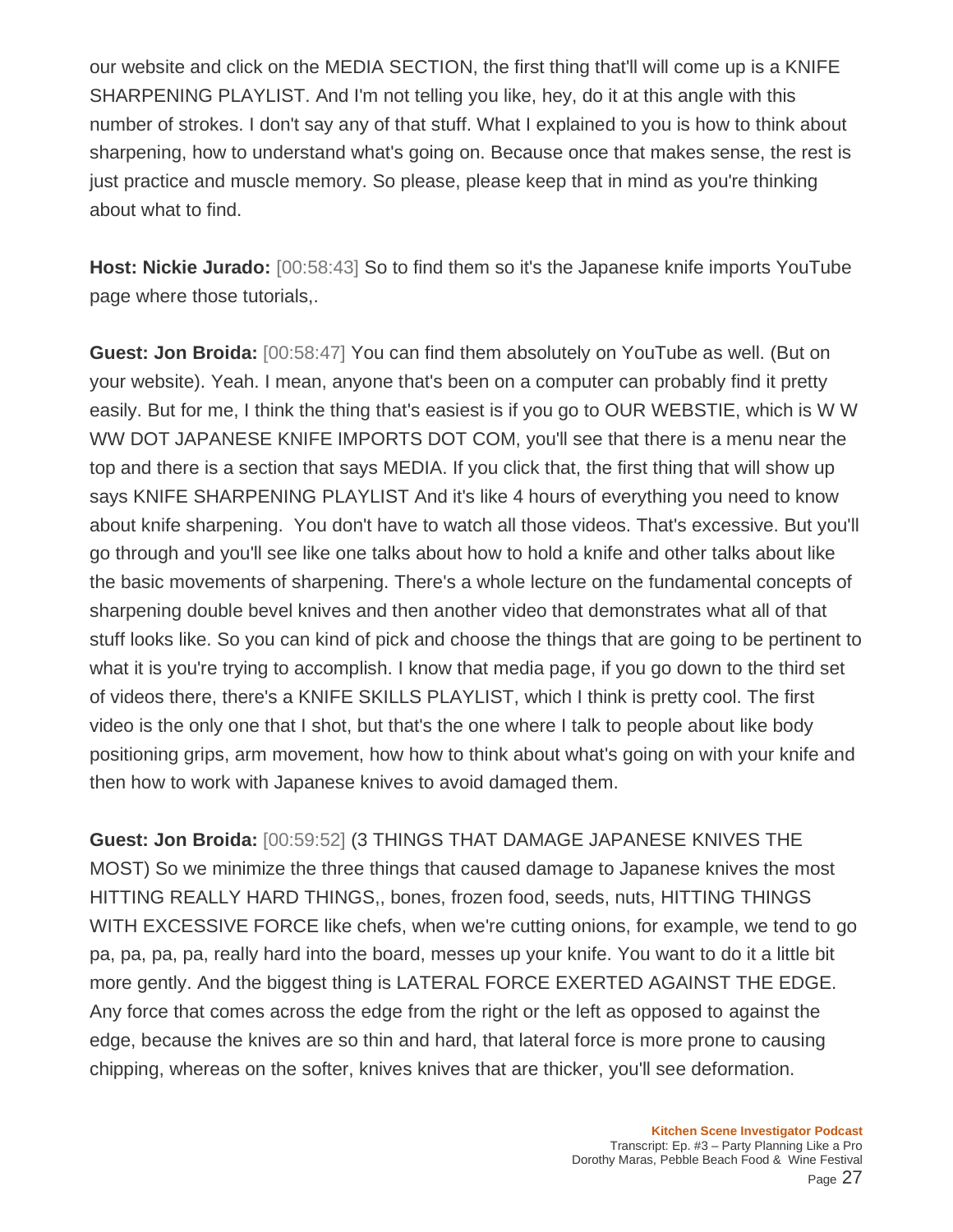**Guest: Jon Broida:** [01:00:26] (STAGES OF DAMAGE) Knives will always go through this process. I think any material will go through this process where you apply pressure against the first thing that you see is ELASTIC DEFORMATION, the knife will bend and come back. Then you see PLASTIC DEFORMATION the knife bends and stays and then you start to see DAMAGE fracturing, chipping, so on and so forth. With the knives being thinner and harder, that section of elastic and plastic deformation is a lot more narrow and the section for breaking is a lot wider. Whereas with German knives, that section for elastic and plastic deformation is a lot wider. But you always want to consider what's happening when you're applying lateral force against your edge. So as you're cutting, you want to make sure you're not scraping across things or twisting, rotating, moving from side to side, especially when you're cutting tall, dense foods. So those those are the kinds of things we talk about in that first video. And then there's a bunch of videos that talk about single-bevel knives, specifically how to use YANAGIBA for slicing sashimi, how to use Deba. And then there's like fish by fish by fish stuff that it's like how to break down Kampachi.

**Host: Nickie Jurado:** [01:01:23] That's one of the things I really loved about researching your business, is that you're not only a retail business, but you invest deeply.

**Guest: Jon Broida:** [01:01:31] I think we're barely retail business most days? I spend like all day teaching people and talking about things and then convincing them. Not to buy shit.

**Host: Nickie Jurado:** [01:01:38] I think that that that's what really makes your business unique, is you care more about developing the client, the customer, than actually putting a piece of product in their hands. And that's a rarity. That's a rarity.

**Guest: Jon Broida:** [01:01:54] I think it's part of the reason that some of us start your own businesses. Right. We want to be unapologetically ourselves and we don't want to compromise on our our moral values or integrity. And having this business allows me to do that every day since that best part of it. And I think that through teaching people, everything works out better. People are going to buy more knives. It's cool for me. Right. But not only that, they're going to be able to use and care for them better and get more enjoyment out of them. And as they get into higher things, they'll be more capable of using those things effectively. And so I would always prefer to not do stuff for people, but that rather be people's safety net. You want learn how to sharpen. I'll explain it to you. I don't want to do it for you. We can't. We have a sharpening service, but I'd rather you do it on your own. And then like when things get super fucked up, come bug me.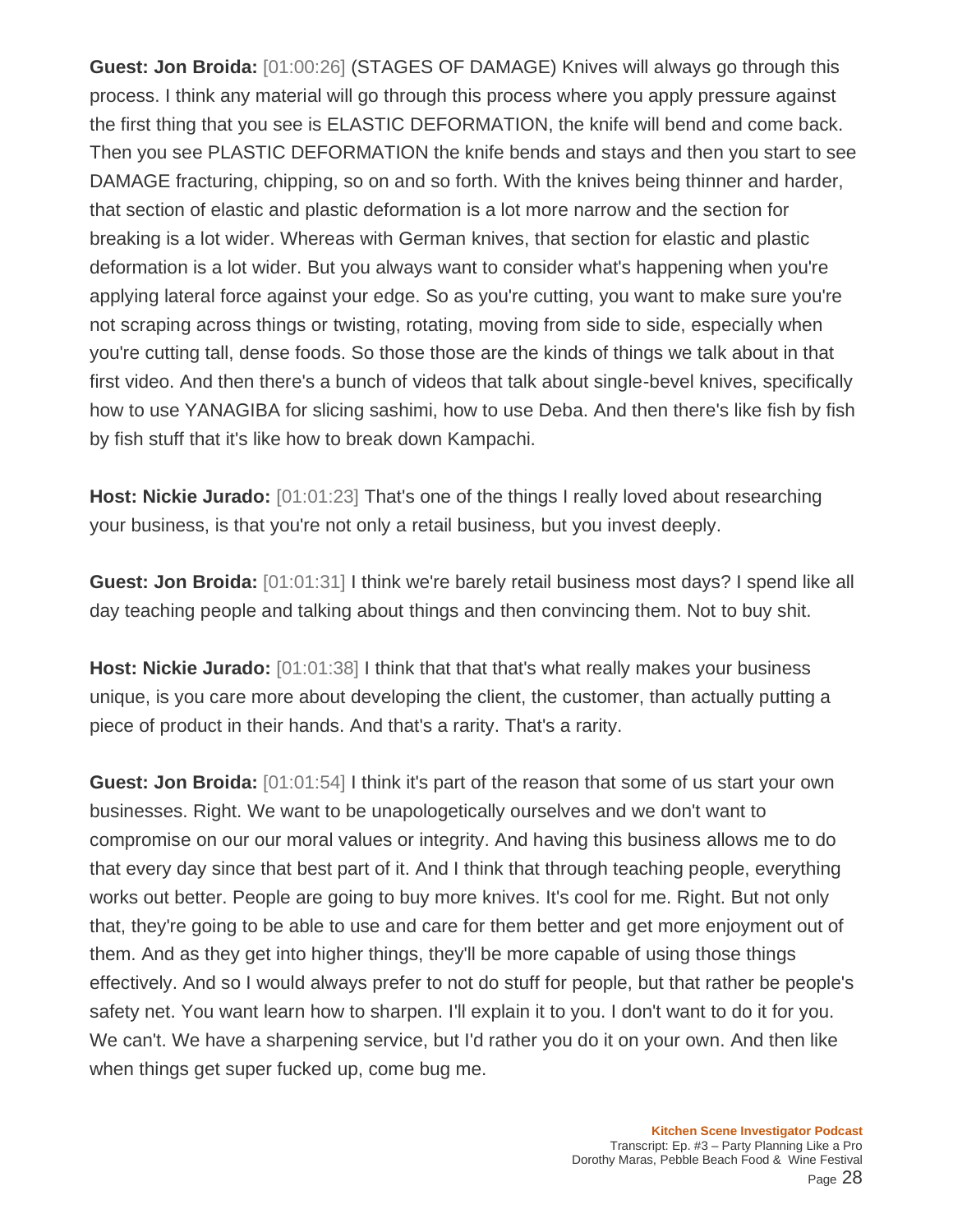**Host: Nickie Jurado:** [01:02:43] (RAPID FIRE QUESTIONS - WHAT ARE YOU DRINKGIN, WHAT'S MAKING YOU HAPPY AND WHAT'S YOUR FAVORITE GIFT) It's great. It's great. It's priceless. It's really priceless what you do and very unique what you do. And now I want to come to a part of the show that really talks about your uniqueness and your preferences and that and that's the three questions that I like to ask every guest. So I ask every guest, what are you drinking? And it doesn't have to be right this moment.

**Guest: Jon Broida:** [01:03:05] It's cool because I'm drinking this literally like every day right now, so to this is cool.

**Host: Nickie Jurado:** [01:03:10] So what are you drinking? What is making you happy in the culinary world? Or it could be in the world of Japanese nines. And what is your favorite gift to give a friend or colleague? So what are you drinking?

**Guest: Jon Broida:** [01:03:22] (WHAT JON IS DRINKING) So I drink a lot less alcohol nowadays, but I've been on this like cold brew tea kick for a minute and I found this awesome Moroccan mint tea that I have been making. I want to say every day for like six months now and it's just like instead of drinking water, I'll drink like three liters of this stuff every day. Just probably fucks up my caffeine levels a little bit, but tastes awesome and is very refreshing. Mint is awesome when it's hot outside so that I like wine too. I just really don't drink that much anymore.

**Host: Nickie Jurado:** [01:03:53] So what's making you happy in the culinary or knife world?

**Guest: Jon Broida:** [01:03:56] (WHAT'S MAKING JON HAPPY IN THE CULINARY WORLD)Ok, that's a little bit more complicated question. I think the thing that's most interesting to me that I'm most excited to to see as we move forward are these ways that the culinary world is starting to bridge this pay gap between front and back and the ways that people are managing that. There is a huge disparity in the income from front of the house and back of the house. And it's it's crazy. And there's all kinds of fundamental issues that are causing this with respect to legislation and customer perception. I mean, it's a very loaded, complicated issue, but there's a few places that have figured out ways of managing that effectively. I don't think that they're like the end all be all of ways of managing it. Like SOMNI is a really great example, a because they'd make me really happy with the food they're doing. I think it's awesome. It's the kind of food that molecular gastronomy was. Aitor (Chef Aitor Zabala) is gonna be pissed at me when he hears me talk about this way, but that's the kind of food that molecular gastronomy was designed to be. People get all caught up in the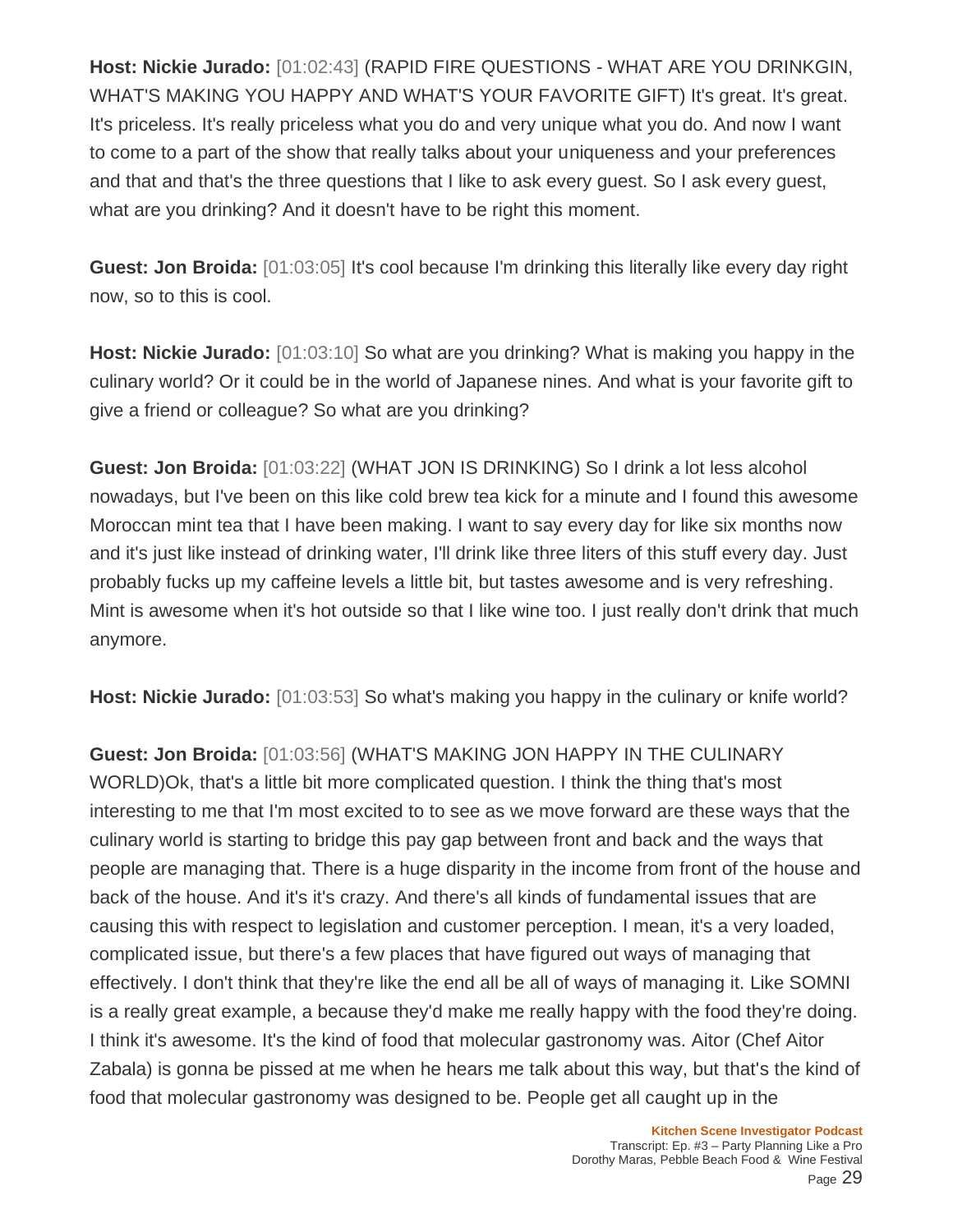technique. Oh, use the trans glutamate for this. The gastric vac, blah, blah, blah. The whole purpose of this kind of food that like, you know, the Adria brothers were doing in the beginning was taking grandma food, you know, like the shit that your grandma made for you. And then kind of reconcepting it in a in a new way, approaching it with a kind of new paradigm, a new view. Alex Atala (Chef at D.O.M in Brazil) talks about a lot as well. But I think that they're doing that. But back to this pay disparity. What they've done is they've made the cooks, the servers. So you go in there and it's like a 10 seat counter and the cooks make the food and then they serve it to you and present it.

**Guest: Jon Broida:** [01:05:30] And what's cool about it is all the sudden they're eligible to be tipped out. And that's a large part of this pay disparity. But it forces them to do a whole number of other things that I think are really important thing. Cooks we're like pirates in the back, right? It's like a rowdy group of people. They're like cussing up a storm and, you know, it's being crazy. And now that they have to interact with customers, they learn how to speak and how to organize their thoughts and how to be professional and what it means to like take care of the way that you look and how you present yourself and not be on drugs or coming into work hangover or having like shit all over your chef's coat because you don't know how to work clean. Right. So it forces them into that kind of stuff, but it also allows them to make a livable wage for what they're doing. And it works well in the fine dining concepts. I don't know what to do about the other stuff. People just aren't prepared to deal with the true cost of food and the front of the house isn't willing to take the kind of pay cut that would be necessary to even things out a little bit. And I understand I understand that, but it's a complicated issue. So I think what the restaurants like that are doing is what makes me happier because it creates a better mental health environment for people, which is a tough part of our industry, it's still part of any industry and that it's made it possible for people to expand and grow as cooks in new ways. I love that.

**Host: Nickie Jurado:** [01:06:49] I've seen it firsthand. It's a very interesting conversation. Yeah. And finally, John, what is your favorite gift to give to friends or colleagues?

## **Guest: Jon Broida:** [01:07:00] (PART I - JON'S FAVORITE GIFTS TO GIVE TO

COLLEAGUES) I have a two part answer for that, because I spend a lot of time at restaurants and I used to bring bottles of alcohol for the kitchen. You show up with like a big bottle of bourbon or like a 30 rack of beer or something like that. And I always thought that was kind of fun. I wish more people did this right to appreciate the people that are in service to you bring some shit for them. Doesn't have to be something fancy, but it shows that you appreciate what they're doing. So my move now and this was not my idea. I forgot who told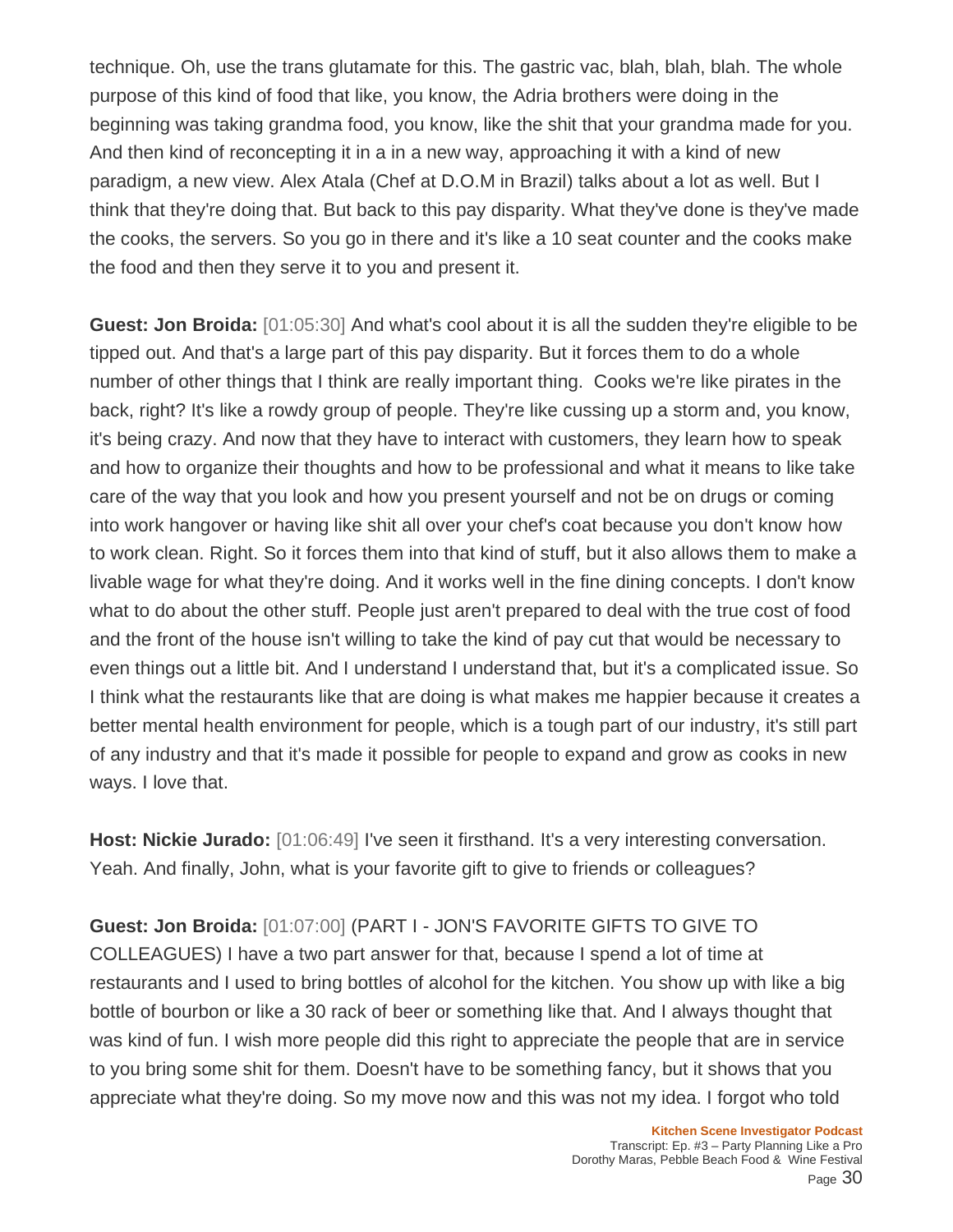me about this, but this is so genius is that I show up with like ice cream, not like a bucket of ice cream, but, you know, like ice cream truck ice cream, like the multicolored lollipops and like ice cream sandwiches and shit. Like who hates that? No one hates that. You show up in a hot kitchen and someone's got like a Klondike bar for you. It's the greatest thing in the world. So I've been doing that a lot lately where I'll show up with like, you know, rocket pops or like, you know, the little fruit, you know, ice pops or whatever. The little what are the tubes? The OTTER POPS. You know, you know which ones I'm talking about. So I love that. I think it's great because everyone enjoys it. It's it's not bad for you. It's not encouraging alcoholism, which is a fucked up part of our industry. And quite frankly, you're in a hot kitchen all day. What could be better than some delicious ice cream at the end of it? So I do that.

## **Guest: Jon Broida:** [01:08:12] (PART II - JON'S FAVORITE GIFTS TO GIVE TO

FRIENDS)And then in terms of my friends, I'm more about experiences than I am about things. I would rather take someone out for a dinner or take them to a bar or do something with them than to buy them something. And so that's kind of been my my move. I love introducing people to new restaurants that are opening and the chefs and especially the cooks so that they they understand more about this world that I love so much. So that's that's my answer to what I'd like to give to people.

**Host: Nickie Jurado:** [01:08:40] Thank you so much. That was hilarious and beautiful and insightful and just so personable. And that said so much about you and your business. (Thank you very much) It's so unique. And you put your heart and soul into it. And I'm just so grateful that you have spent so much time with us.

**Guest: Jon Broida:** [01:08:57] Really? It's been fun. Thank you for having me.

**Host: Nickie Jurado:** [01:09:00] This has been great. Let's let people know where they can find you. So your Web site and then...

**Guest: Jon Broida:** [01:09:05] So you can find our website at W W W DOT JAPANESE KNIFE IMPORTS DOT COM. I'm always accessible via email as well. So you can e-mail me at John J O N at Japanese knife imports dot com or you can come and visit us in Beverly Hills we're 8642 WILSHIRE BOULEVARD IN BEVERLY HILLS. Come and hang out with closed on Thursday. So please don't show up on a Thursday. But any other day, we're really easy going place. Come and have some tea with us or a beer or whatever. Talk about knives, fighting, ahhh who cares anything that you're into. We want to hear about it because it's that